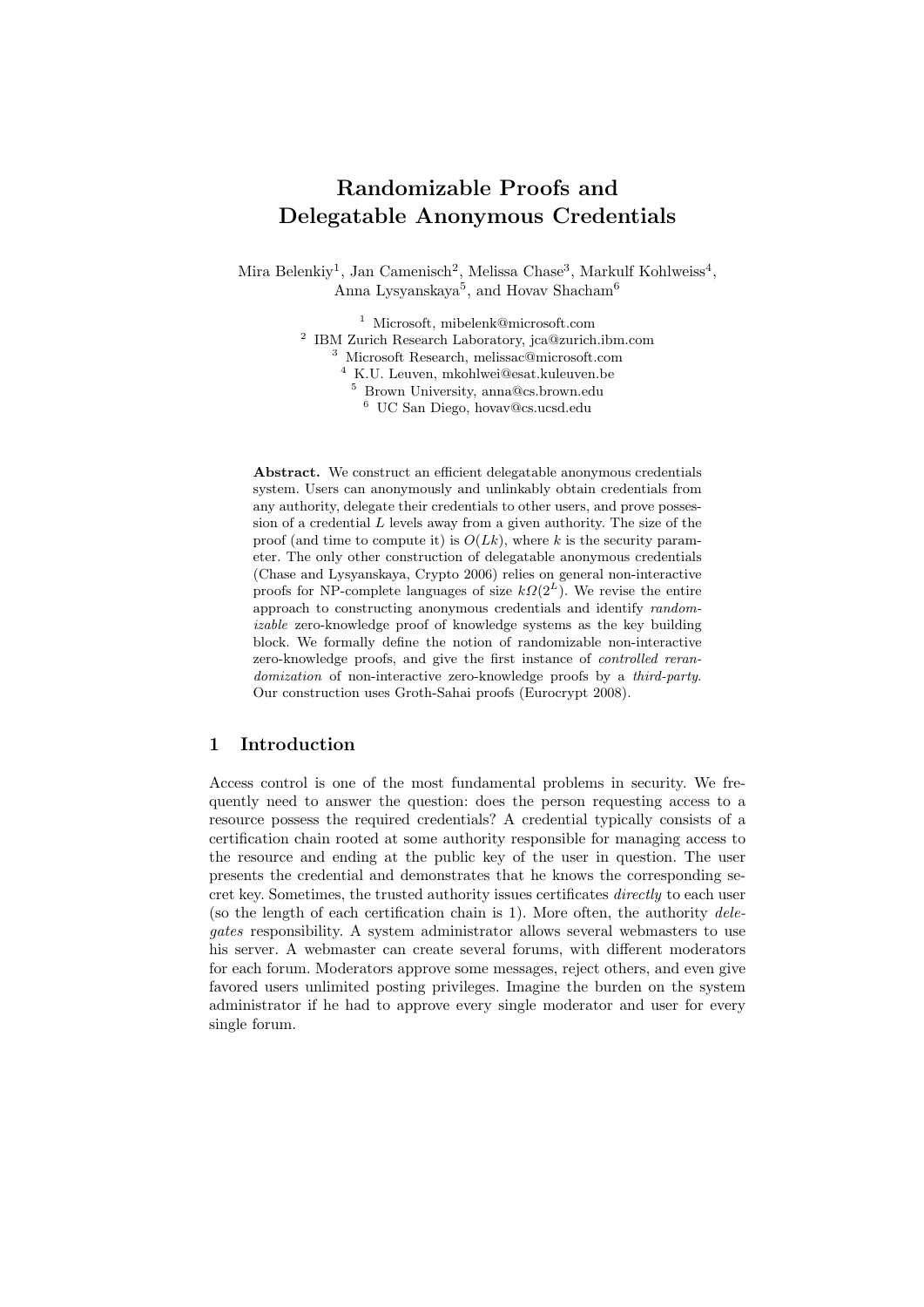We want cryptographic credentials to follow the same delegation model as access control follows in the real world. The system administrator can use his public key to sign a webmaster's public key, creating a credential of length 1. In general, a user with a level L credential can sign another user's public key and give him his credential chain, to create a level  $L + 1$  credential.

The design of an anonymous delegatable credential scheme in which participants can obtain, delegate, and demonstrate possession of credential chains without revealing any additional information about themselves is a natural and desirable goal. Our main contribution is the first efficient delegatable anonymous credential scheme. The only known construction of delegatable anonymous credentials, due to Chase and Lysyanskaya [CL06], needs  $k^{\Omega(L)}$  space to store a certification chain of length  $L$  (for security parameter  $k$ ), and therefore could not tolerate non-constant  $L$ . Our solution is *practical*: all operations on chains of length L need  $\Theta(kL)$  time and space.

Pseudonymous systems. Prior work on anonymous credentials [CL02b,BCKL08] created systems where each user has one secret key but multiple "public keys." Given a secret key  $sk_A$ , Alice can create a new public key by choosing a random value *open* and publishing a commitment  $pk_A = \text{Commit}(sk_A, open)$ . Alice could register  $pk_A$  with Oliver and  $pk'_A$  with Olga.

Oliver can give Alice a credential by signing the statement that the value in commitment  $p k_A$  has some attribute. Alice can then show  $p k_A'$  to Olga and prove that Oliver signed that the value in  $pk'_{A}$  had that attribute. This works because  $pk_A$  and  $pk'_A$  are commitments to the same value  $sk_A$ . The chief building block of an anonymous credential scheme is a signature scheme that lends itself to the design of efficient protocols for (1) obtaining a signature on a committed value; and (2) proving that a committed value has been signed.

Why delegation is a challenging problem. There is no straightforward transformation of anonymous credential schemes [Cha85,Bra99,LRSW99,CL01,BCKL08] into delegatable schemes. Suppose instead of giving Alice a direct credential, Oliver delegates his own credential to Alice. If Oliver gives Alice a sig on Oliver's secret key, then Alice could learn who gave Oliver his credential. Generalizing this approach would reveal to Alice the identity of every person in Oliver's credential chain.

Our approach. Instead of giving Alice his signature, Oliver gives Alice a noninteractive proof-of-knowledge of the signature. We show how Alice can (1) delegate the credential by extending the proof and (2) rerandomize the proof every time she shows (or extends it) to preserve her anonymity.

Let's say Oliver is a credential authority and Alice wants to obtain the credential directly from Oliver (so her certification chain will be of length 1). Under the old approach, they would run a secure two-party protocol as a result of which Alice obtains a signature  $\sigma_{pk_{\scriptscriptstyle O}}(sk_A)$  on  $sk_A$ , while Oliver gets no output. Under the new approach, Alice's output is  $(C_A, \pi_A)$ , where  $C_A$  is a commitment to her secret key  $sk_A$ , and  $\pi_A$  is a proof of knowledge of Oliver authenticating the contents of  $C_A$ . Note that a *symmetric* authentication scheme is sufficient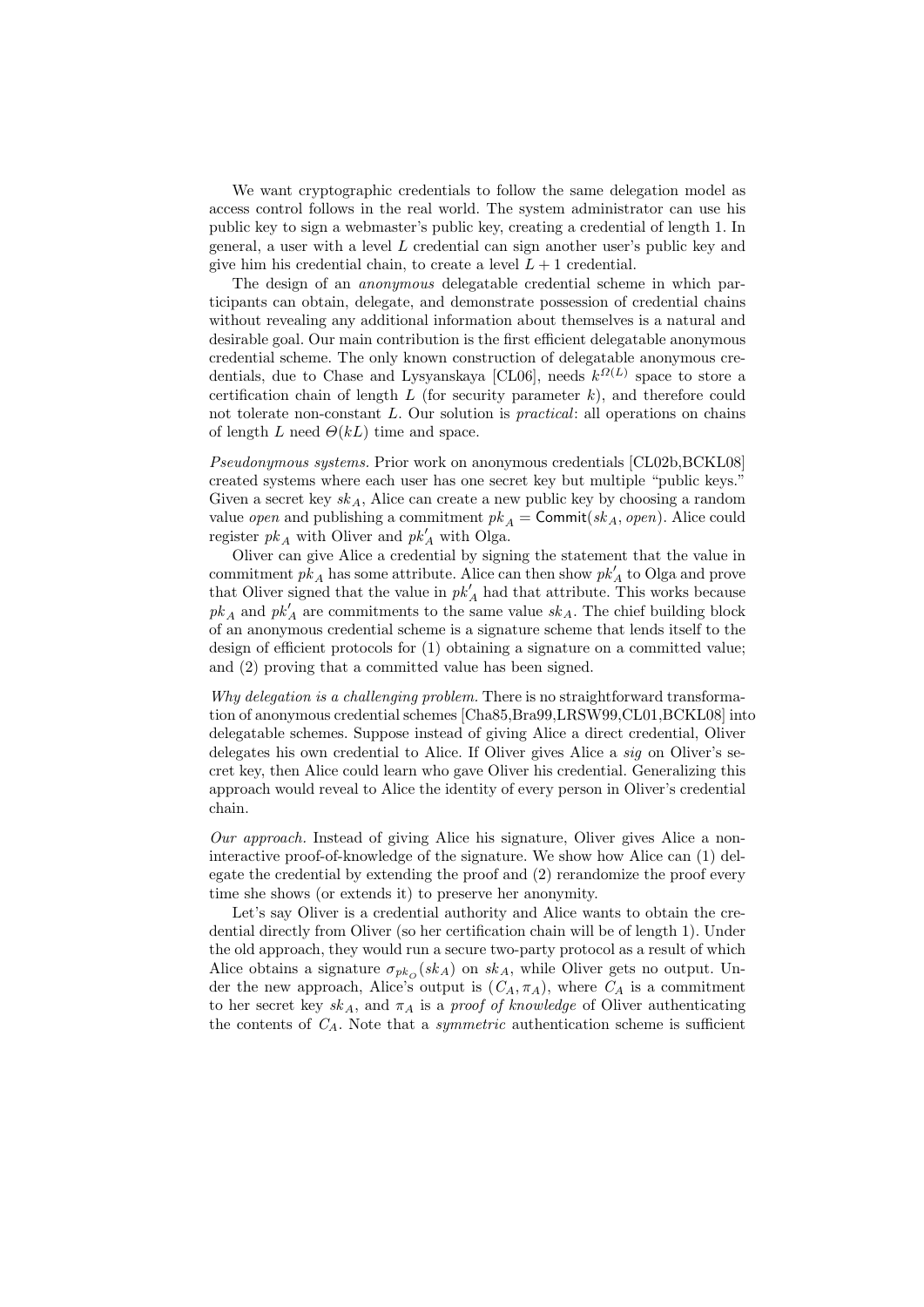because no one ever sees the authenticator; all verification is done on the proof of knowledge. The symmetric key  $sk<sub>O</sub>$  is still known only to Oliver; we create a "public" key  $C_O$  that is simply a commitment to  $sk_O$ .

How can Alice use this credential anonymously? If the underlying proof system is *malleable* in just the right way, then given  $(C_A, \pi_A)$  and the opening to  $C_A$ , Alice can compute  $(C'_A, \pi'_A)$  such that  $C'_A$  is another commitment to her  $sk_A$ that she can successfully open, while  $\pi'_A$  is a proof of knowledge of Oliver authenticating the contents of  $C'_A$ . Malleability is usually considered a bug rather than a feature. However, in combination with the correct extraction properties, we still manage to guarantee that these randomizable proofs give us a useful building block for the construction.

How does Alice delegate her credential to Bob? Alice and Bob can run a secure protocol as a result of which Bob obtains  $(C_B, \pi_B)$  where  $C_B$  is a commitment to Bob's secret key  $sk_B$  and  $\pi_B$  is a proof of knowledge of an authenticator issued by the owner of  $C_A'$  on the contents of  $C_B$ . Now, essentially, the set of values  $(C_A', C_B, \pi_A', \pi_B)$  together indicate that the owner of  $C_A'$  got a credential from Oliver and delegated to the owner of  $C_B$ , and so it constitutes a proof of possession of a certification chain. Moreover, it hides the identity of the delegator Alice! Now Bob can, in turn, use the randomization properties of the underlying proof system to randomize this set of values so that it becomes unlinkable to his original pseudonym  $C_B$ ; he can also, in turn, delegate to Carol.

Randomizable proof systems. The key to our construction is a randomizable proof system that lets the prover (1) randomize the proof without knowing the witness, and (2) control the outcome of the randomization process. This is a fundamentally new notion, and one we think will be of independent interest. We give a formal definition and show that we can instantiate it by adding a randomization procedure to the pairing-based proof system of Groth and Sahai [GS08]. Our use of pairings is not merely a matter of efficiency – we do not know of any proof system based on general assumptions that can be randomized.

In fact the Groth-Sahai proofs allow us to go beyond merely randomizing the proof to actually change the statements we are proving. What do we mean by this? Groth-Sahai proofs make statements about the values inside commitments. Let  $C = \text{Commit}(x, open)$ . A prover who knows  $(x, open)$  can choose a new value  $open'$  so that in the rerandomized proof,  $C$  is transformed to  $C' = \text{Commit}(x, open')$ . Otherwise, the prover can choose whether to leave C unchanged or randomize it to  $C'$  that uses a some random *open*' unknown to the prover. This fine level of control together with the basic randomization property gives a very useful building block, which is crucial in our application.

There has been prior work on some related notions: Burmester et al [BDI<sup>+</sup>99] show a third party can help randomize proofs during the execution of an *inter*active protocol to prevent subliminal channels. De Santis and Yung [DSY90] propose the notion of meta proofs, in which anyone who holds a proof for a given statement can generate a proof that there exists a proof for the statement. Neither of these approaches work for our scenario because we need to randomize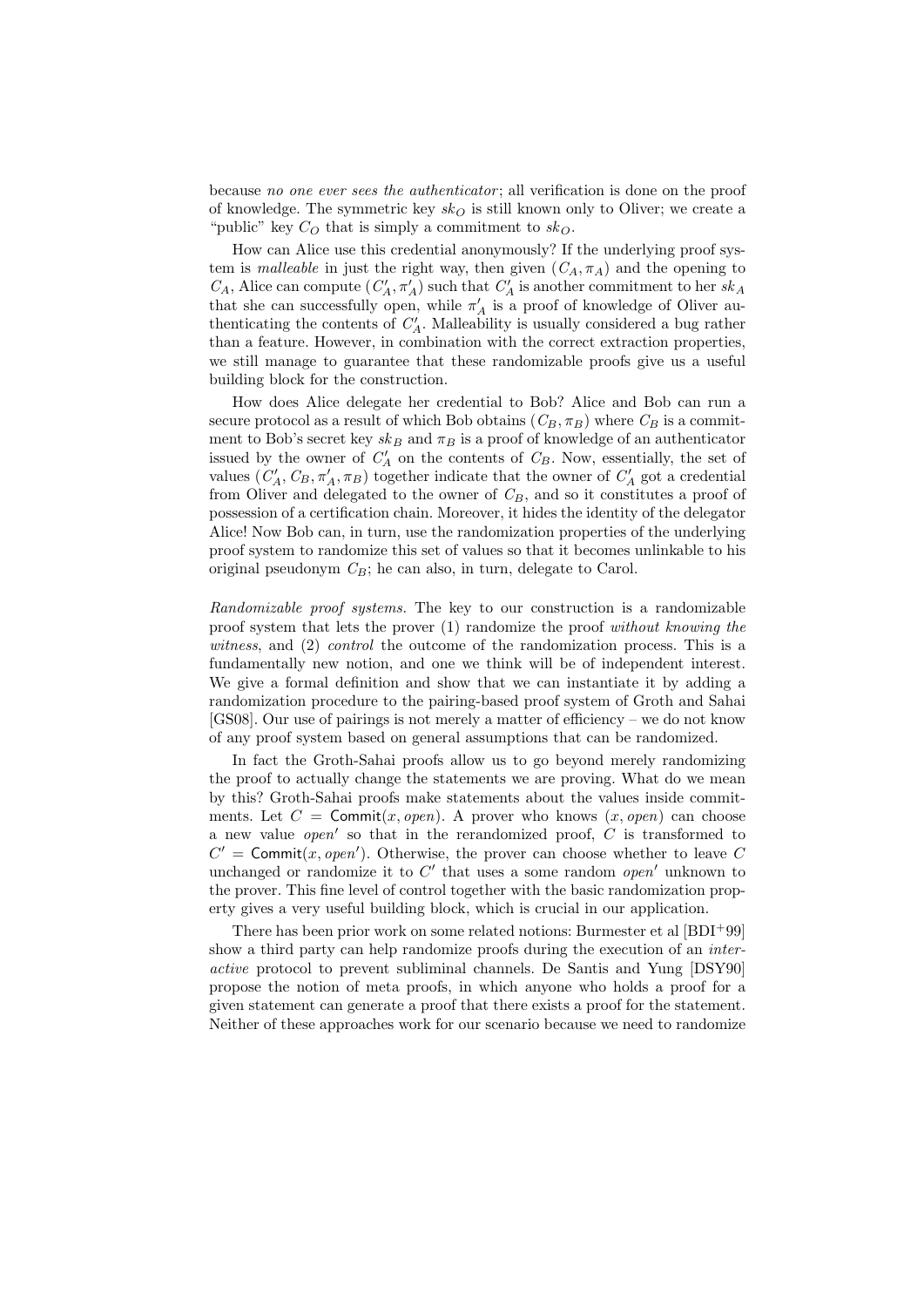non-interactive proofs, and, unlike a meta-proof, the randomized proof must be indistinguishable from the original.

Our delegatable credentials construction. We construct delegatable credentials using randomizable proofs. By concatenating rerandomized credential chains, we can create a credential chain of length  $L$  that takes  $O(L)$  space. Our strong anonymity properties are an immediate consequence of rerandomization: each showing of the credential is unlinkable and users do not learn the identities of delegators in their own credential chain.

Our solution (1) prevents adversarial users from mixing and matching pieces of different credential chains to create unauthorized credential chains and (2) protects the user's anonymity even when the adversary delegates to the user. We solve the second problem by creating an authentication scheme (symmetric signature scheme) that is secure even when the adversary gets a signature on the user's secret key.

Attributes. Our delegatable anonymous credentials system lets users add humanreadable attributes to each credential. Oliver can give Alice a level 1 credential with attribute "webmaster of Crypto Forum". Alice can then delegate her credential to Bob with attribute "moderator of Crypto Forum". As a result, Bob can log on to the server anonymously and prove that the "webmaster of Crypto Forum" made him the "moderator of Crypto Forum". Our construction lets users add as many attributes as they want to each credential, allowing for the expressibility that we see in modern (non-anonymous) access control systems.

Advanced abuse prevention mechanisms. Our construction shows how to efficiently implement maximum anonymity at all levels and all roles in the delegation chain—with the exception of the credential authority. Some applications will not require this full anonymity. Indeed, a large number of abuse prevention mechanisms for anonymous credentials (anonymity revocation [CL01], credential revocation [CL02a], limited show  $[CHK+06]$  aim at striking a balance between privacy and accountability. Concerning our own scheme we make three simple observations: (i) global traceability can be achieved by providing a trusted tracing authority with the extraction trapdoors for the common parameters of the Groth Sahai (GS) proof system; (ii) at the last level of the delegation chain, we can make use of all abuse prevention mechanisms known for traditional anonymous credentials; (iii) many abuse prevention mechanisms known from the literature can be adapted to our construction by replacing traditional sigma proofs [Dam02] with GS proofs [GS08].

Other related work. At first glance, our delegatable credentials scenario might resemble the HIBE or HIBS settings [GS02,BBG05], where a root delegator can issue decryption or signing keys to recipients, who in turn can delegate subkeys to lower level participants. There are two key differences between such a HIBE/HIBS scheme and anonymous credential schemes: (1) In HIBE/HIBS two users with the same attributes are completely interchangeable while an anonymous credentials system gives them distinct sets of pseudonyms and (2) anony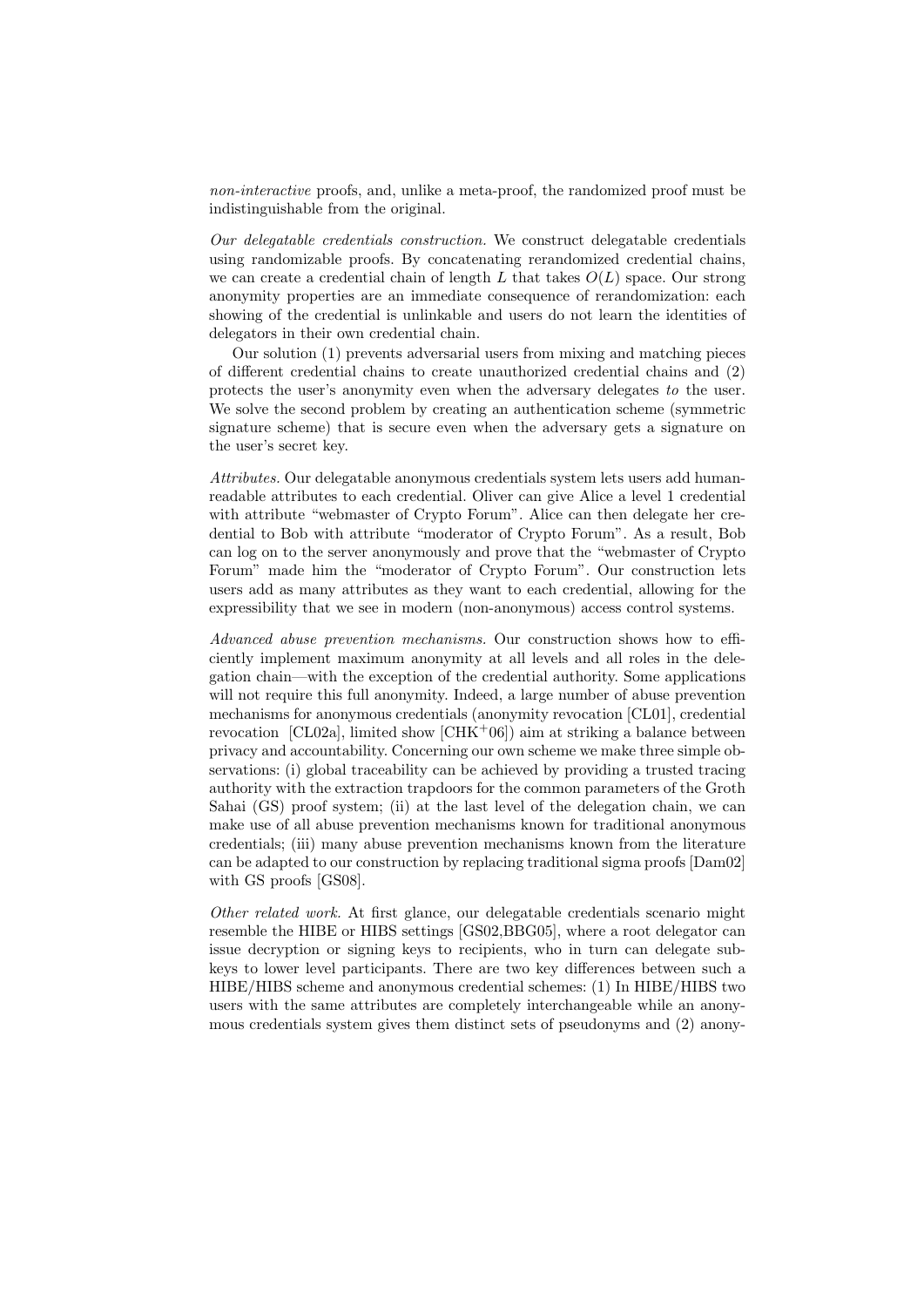mous credentials allow a user to show that he has obtained valid credentials from two independent authorities.

In a somewhat different direction, Barak [Bar01] presented a general (inefficient) construction for delegatable signatures. In that work, the goal was a signature scheme which would allow the signer to delegate signing rights for a restricted message space, such that signatures generated with the delegated key are indistinguishable from the originals. In our setting, we want the opposite: once we delegate a credential, the delegatee should be able to issue lower level credentials to any users he chooses, however we require that credentials at different levels be clearly distinguishable. Finally, the definition in [Bar01] does not consider anonymity between the delegator and the delegatee, while we do.

Our contribution and organization of the paper. We (1) define and construct a randomizable NIZKPK (Section 2) and (2) define and construct an efficient delegatable anonymous credential system (Section 3). We also create an appropriate message authentication scheme and some other additional building blocks for the delegatable credentials scheme. We show how these building blocks can be instantiated under appropriate assumptions about groups with bilinear maps.

# 2 Randomizable NIZK proof systems

Let  $R(params, y, w)$  be any polynomial-time computable relation. A non-interactive proof system for relation R allows the prover to convince a verifier that for some instance y there exists a witness w such that  $R(params, y, w)$ , where params is a common (public) reference string. The prover generates a proof  $\pi \leftarrow$  Prove(params, y, w), the verifier checks it via VerifyProof(params, y,  $\pi$ ). A trusted third party runs  $params \leftarrow$  Setup $(1<sup>k</sup>)$  once to initialize the system.

Informally, zero-knowledge captures the notion that a verifier learns nothing from the proof but the truth of the statement. Witness indistinguishability merely guarantees that the verifier learns nothing about which witness was used in the proof. Soundness means an adversary cannot convince an honest verifier of a false statement. Completeness means all honest verifiers accept all correctly computed proofs. See [GMR89,Gol00,BFM88,FLS99] for formal definitions.

We define randomizable proof systems, which have an additional algorithm RandProof that takes as input a proof  $\pi$  for instance y in relation R, and produces a new proof for the same statement  $y$ . The resulting proof must be indistinguishable from a new proof for  $y$ . We allow the adversary to choose the instance  $y$ , the proof  $\pi$  that is used as input for RandProof, and the witness w that is used to form a new proof of the same statement. Formally:

Definition 1. We say that Setup, Prove, VerifyProof, RandProof constitute a randomizable proof system if the following property holds. For all ppt.  $(A_1, A_2)$  there exists a negligible function  $\nu$  such that: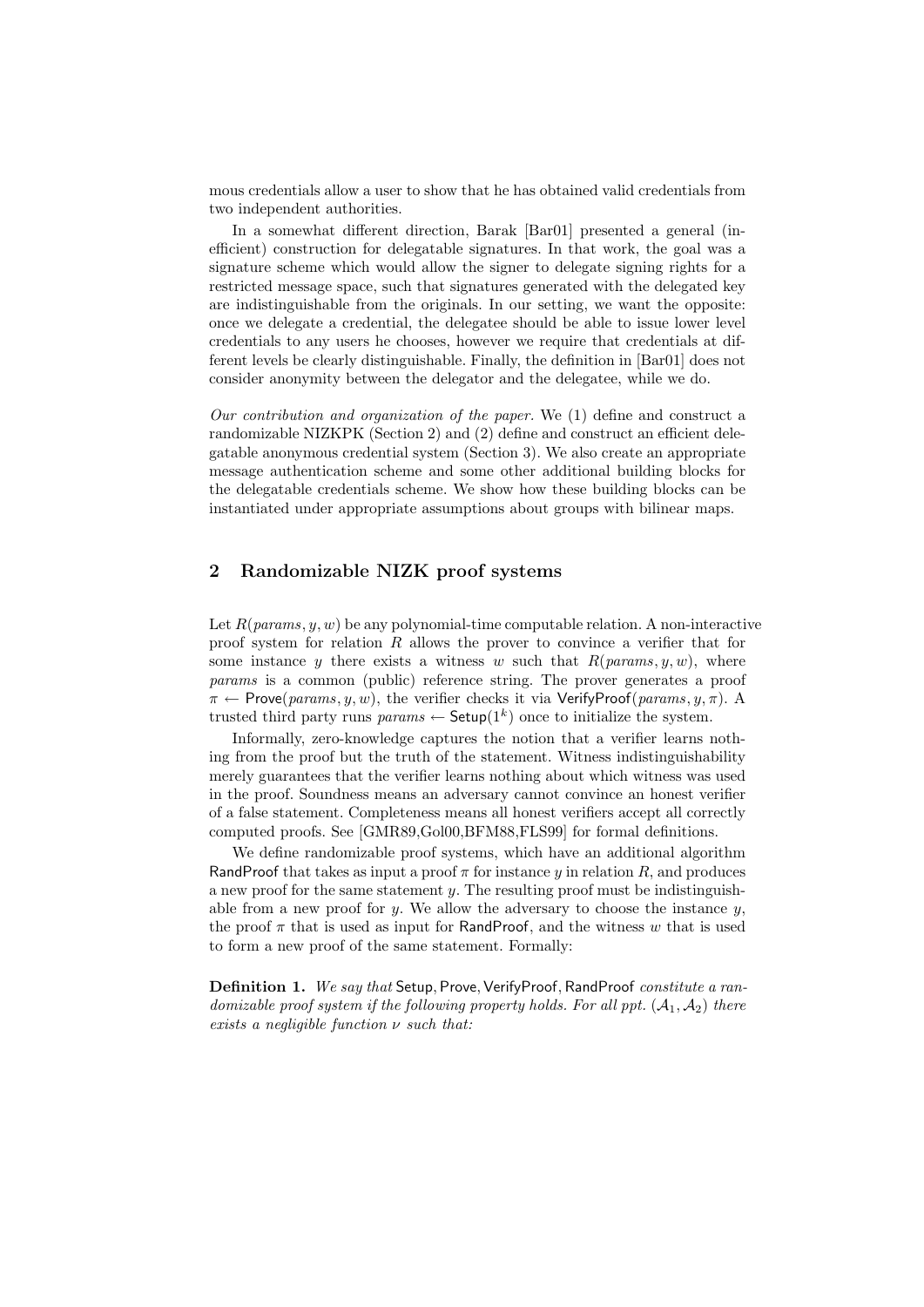$Pr[params \leftarrow \mathsf{Setup}(1^k); (y, w, \pi, state) \leftarrow \mathcal{A}_1(params);$ 

 $\pi_0 \leftarrow$  Prove( $params, y, w$ );  $\pi_1 \leftarrow$  RandProof( $params, y, \pi$ );  $b \leftarrow \{0, 1\}; b' \leftarrow \mathcal{A}_2(state, \pi_b)$ :  $R_L(y, w) \wedge$  VerifyProof $(\text{params}, y, \pi) = 1 \wedge b = b'] \leq 1/2 + \nu(k)$ .

### 2.1 Instantiating a randomizable proof system

Randomization is a fundamentally new property. It is not clear how one might randomize proofs in any of the existing NIZK proof systems [BDMP91,KP98,FLS99] without knowing the witness. The one exception is the recent proof system of Groth and Sahai [GS08] ( an extension of [GOS06]), which gives witness indistinghishable (and in some cases zero-knowledge) NIPKs. We will show how to add a randomization procedure to Groth-Sahai proofs.

Summary of Groth-Sahai proofs. Let  $params_{BM} = (p, G_1, G_2, G_T, e, g, h)$  be the setup for pairing groups of prime order p, with pairing  $e: G_1 \times G_2 \to G_T$ , and g, h generators of  $G_1, G_2$  respectively.<sup>7</sup>

The instance consists of the coefficients of a pairing product equation:  ${a_q}_{q=1...Q} \in G_1, \{b_q\}_{q=1...Q} \in G_2, t \in G_T, \text{ and } {\alpha_{q,m}}_{q=1...Q,m=1...M}$  $\{\beta_{q,n}\}_{q=1...Q,n=1...N} \in Z_p$ . The prover knows  $\{x_m\}_{m=1}^M$ ,  $\{y_n\}_{n=1}^N$  that satisfy the pairing product equation  $\prod_{q=1}^{Q} e(a_q \prod_{m=1}^{M} x_m^{\alpha_q, m}, b_q \prod_{n=1}^{N} y_n^{\beta_q, n}) = t.$ 

The prover creates perfectly binding, computationally hiding commitments  ${c_m}_{m=1...M}$  and  ${d_n}_{n=1...N}$  for all values  $x_m$ ,  $y_n$  in  $G_1$  and  $G_2$  respectively. The instance is the pairing product equation (e.g. its coefficients) and the above commitments, while the witness, known only to the prover, is the values and openings of these commitments.

We now describe how to construct the proof. Let  $M_1$ ,  $M_2$ , and  $M_T$  be Rmodules for some ring R, and let  $E: M_1 \times M_2 \to M_T$  be a bilinear map. Also let  $\mu_1, \mu_2, \mu_T$  be efficiently computable embeddings that map elements of  $G_1, G_2, G_T$ into  $M_1, M_2, M_T$ , respectively. The public parameters params<sub>PK</sub> contain elements  $u_1, \ldots, u_I \in M_1, v_1, \ldots, v_J \in M_2$  and values  $\eta_{h,i,j}, 1 \leq i \leq I, 1 \leq j \leq J$ , and  $1 \leq h \leq H$ .

To create a Groth-Sahai commitment to  $x \in G_1$ , choose random opening  $open = (r_1, \ldots, r_I) \leftarrow R^I$ , and compute  $c = \mu_1(x) \cdot \prod_{i=1}^I u_i^{r_i}$ . Elements  $y \in G_2$ are committed to in the same way using  $\mu_2$  and  $v_1, \ldots, v_J \in M_2$ , and an opening vector  $open \in R<sup>J</sup>$ . For simplicity we assume that GSCommit $(params_{PK}, m, open)$ first determines whether  $m \in G_1$  or  $m \in G_2$  and then follows the appropriate instructions.

Groth and Sahai [GS08] show how to efficiently compute proofs  $\{\pi_i\}_{i=1}^I$ ,  $\{\psi_j\}_{j=1}^J$  that prove that the openings of the  $c_m$  and  $d_n$  satisfy a pairing product equation. The verifier computes, for all  $1 \le q \le Q$ ,  $\hat{c}_q \leftarrow \mu_1(a_q) \cdot \prod_{m=1}^M c_m^{\alpha_q, m}$ and  $\hat{d}_q \leftarrow \mu_2(b_q) \cdot \prod_{n=1}^N d_n^{\beta_q,n}$ . Then the verifier checks that  $\prod_{q=1}^Q E(\hat{c}_q, \hat{d}_q)$  $\mu_T(t) \cdot \prod_{i=1}^I E(u_i, \pi_i) \cdot \prod_{j=1}^J E(\psi_j, v_j).$ 

 $\frac{7}{7}$  For simplicity, we do not consider Groth-Sahai proofs for composite order groups.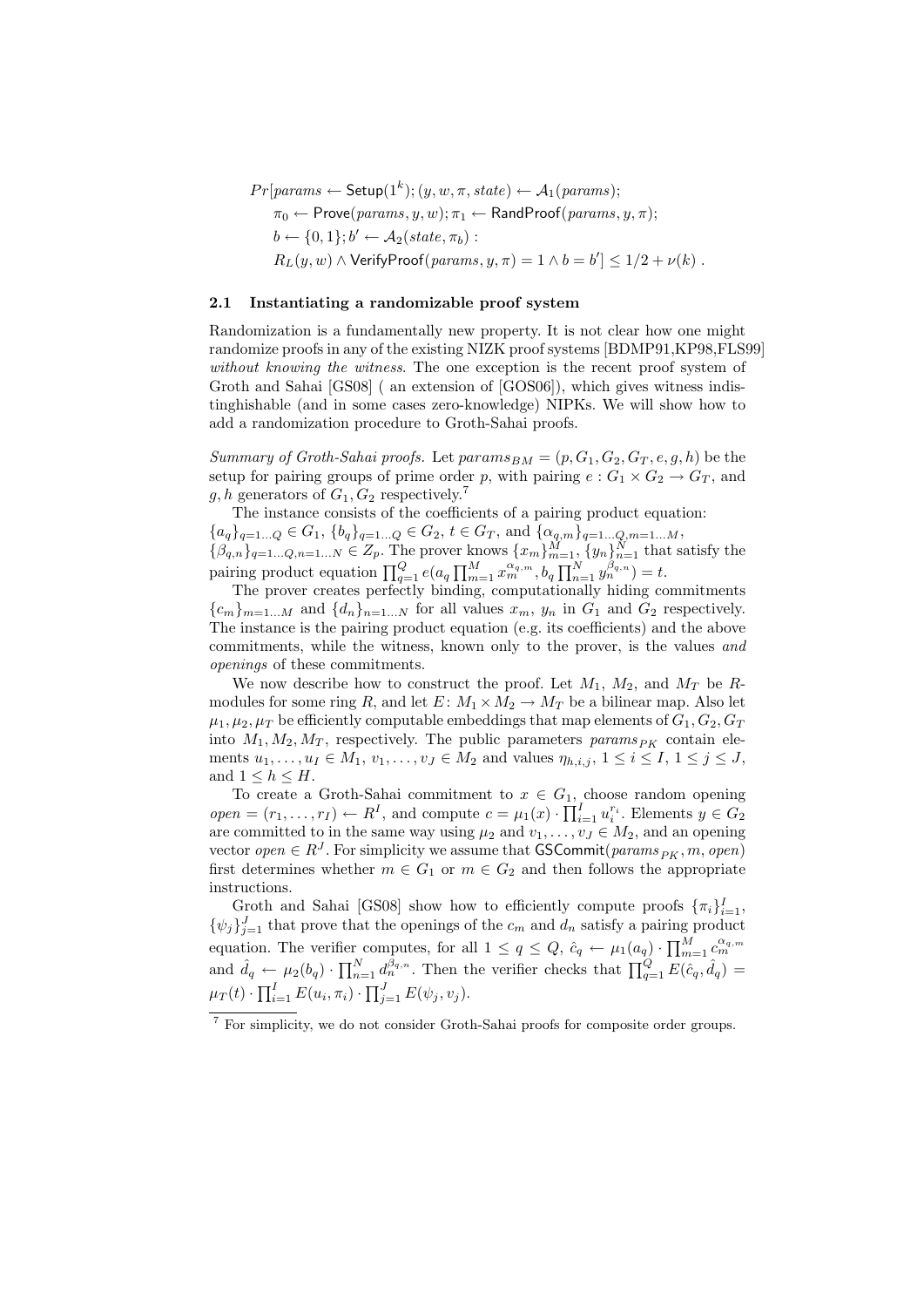Randomizing Groth-Sahai proofs. RandProof gets as input an instance with the  $a_q, b_q, t, \alpha_{q,m}, \beta_{q,n}$  values as well as the proof  $[(\pi_1, \ldots, \pi_I, \psi_1, \ldots, \psi_J), \Pi]$ . If contains the internal commitments  $c_1, \ldots, c_M$  and  $d_1, \ldots, d_N$ .

The algorithm first chooses randomization exponents  $(s_{1,1},\ldots,s_{M,I})$  and  $(z_{1,1},\ldots,z_{N,J})$  at random from  $Z_p$ . It then rerandomizes the commitments  $c_m$ and  $d_n$  to  $c'_m = c_m \cdot \prod_{i=1}^I u_i^{s_{m,i}}$  and  $d'_n = d_n \cdot \prod_{j=1}^J v_j^{z_{n,j}}$ . Then it computes  $\hat{s}_{q,i} = \sum_{m=1}^{M} s_{m,i} \cdot \alpha_{q,m}, \ \hat{z}_{q,j} = \sum_{n=1}^{N} z_{n,j} \cdot \beta_{q,n}, \text{ and } D'_q \leftarrow \mu_2(b_q) \cdot \prod_{n=1}^{N} d'_n^{\beta_{q,n}}$ and  $C_q \leftarrow \mu_1(a_q) \cdot \prod_{m=1}^M c_m^{\alpha_q, m}$ . Next, the prover sets  $\pi'_i \leftarrow \pi_i \cdot \prod_{q=1}^Q (D'_q)^{\hat{s}_{q,i}}$  and  $\psi'_j \leftarrow \psi_j \cdot \prod_{q=1}^Q (C_q)^{\hat{z}_{q,j}}$ . These  $\pi'_i$  and  $\psi'_j$  will satisfy the verification equation for the new commitments.

Now the prover must make a certain technical step to fully randomize the proof. Intuitively, for every set of commitments, there are many proofs  $(\pi_1, \ldots, \pi_I,$  $\psi_1, \ldots, \psi_J$  that can satisfy the verification equation. Given one such proof, we can randomly choose another: The prover chooses  $t_{i,j}, t_h \leftarrow R$ , and multiplies each  $\pi'_i := \pi'_i \cdot \prod_{j=1}^J v_j^{t_{i,j}}$  and each  $\psi'_j := \psi'_j \cdot \prod_{i=1}^I u_i^{\sum_{h=1}^H t_h \eta_{h,i,j}} \prod_{i=1}^I u_i^{t_{i,j}}$ . See [GS08] for a detailed explanation.

The algorithm outputs the new proof  $[(\pi'_1, \ldots, \pi'_I, \psi'_1, \ldots, \psi'_J), \Pi']$  where  $\Pi'$ contains the internal commitments  $c'_1, \ldots, c'_M$  and  $d'_1, \ldots, d'_N$ . See full version [BCC+08] for details. A similar approach works for composite order groups.

Composable Proofs. Groth-Sahai proofs are composable witness indistinguishable, and in some cases composable zero-knowledge. To simplify our definitions and proofs, we use a similar notion for randomizability.

In a composable (under the definition of Groth and Sahai [GS08]) noninteractive proof system there exists an algorithm SimSetup that outputs params together with a trapdoor sim, such that params output by SimSetup is indistinguishable from those output by Setup. Composable witness-indistinguishability (or zero-knowledge) requires that, under these parameters, the witness-indistinguishability (resp. zero-knowledge) property holds even when the adversary is given the trapdoor sim. Groth-Sahai commitments are perfectly hiding under the simulated parameters. (Under the honest parameters they are perfectly binding.) In the same spirit, we say the *composable* randomizability property must hold even when the distinguisher is given the trapdoor sim.

#### 2.2 Malleable proofs and randomizable commitments

For our application, randomizing proofs is not sufficient. We also need to randomize (anonymize) the statement that we are proving. Consider a family of transformations  $\{Y_s, P_s\}_{s\in S}$  that transform the instance and the proof respectively (for us, S is the set of all possible commitment openings). We require that  $\forall (y, \pi), \forall s \in S$ , if  $\pi$  is a valid proof for y, then  $P_s(\pi)$  is a valid proof for  $Y_s(y)$ .

Definition 2. We say that Setup, Prove, VerifyProof, RandProof,  $\{Y_s, P_s\}_{s \in S}$ , constitute a Y-malleable randomizable proof system, if for all ppt. A there exists a negligible  $\nu$  such that: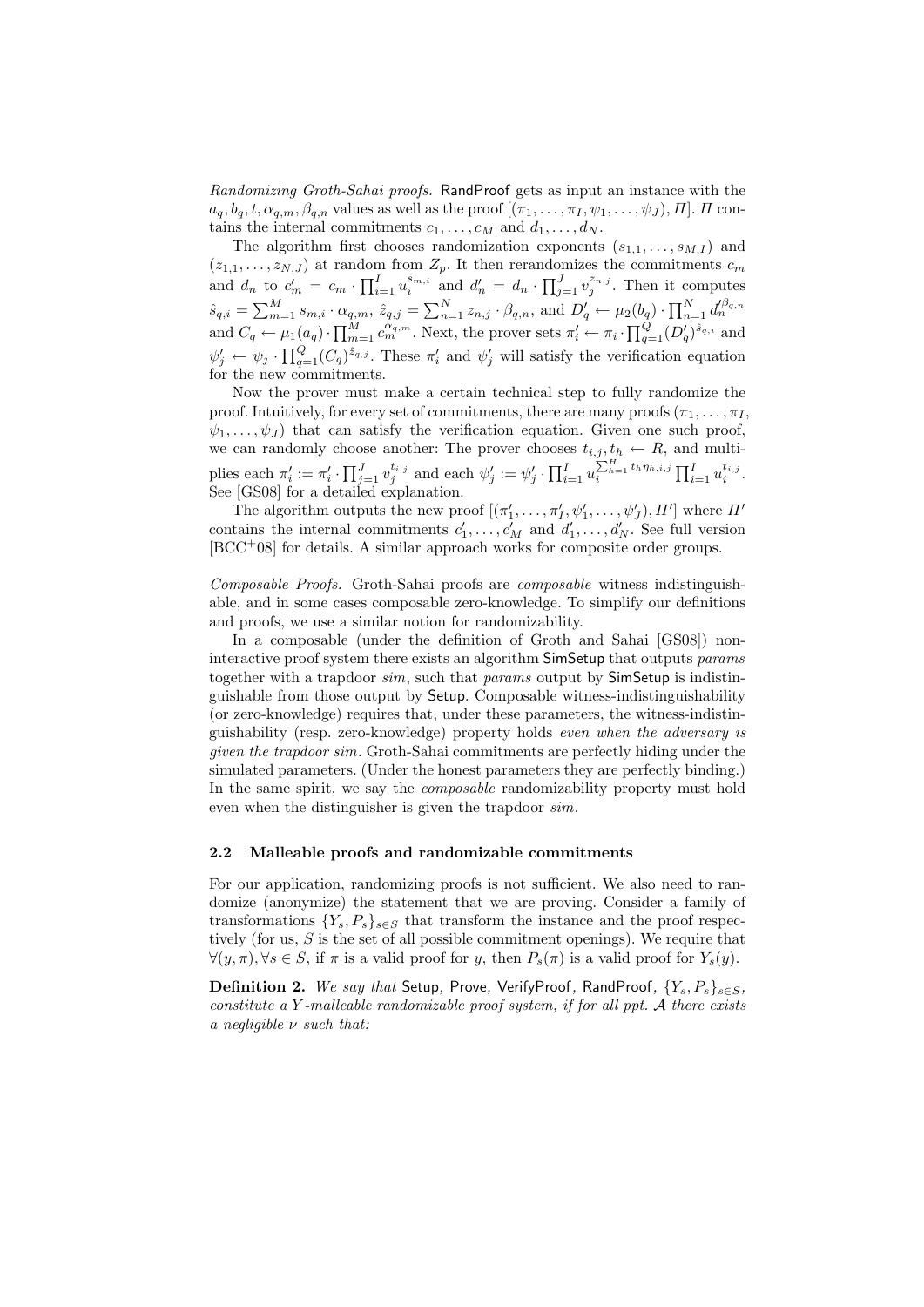$Pr[params \leftarrow \mathsf{Setup}(1^k); (y, \pi, s) \leftarrow \mathcal{A}(params)$ :

VerifyProof(params,  $y, \pi$ ) = 1  $\wedge$  VerifyProof(params,  $Y_s(y), P_s(\pi)$ ) = 0] =  $\nu(k)$ .

If we apply RandProof to  $P_s(\pi)$ , then the result will be indistinguishable from a random fresh proof for  $Y_s(y)$ .

Groth-Sahai proofs can be used to prove that the values in a given set of commitments form a solution to a specific set of pairing product equations; the commitments can be part of the proof or the instance  $y$ . In our application, we will need to anonymize not only the proof, but also the commitments in the instance.

Suppose a prover wants to show that some Condition holds for the values inside commitments  $C_1, \ldots, C_n$ . Then the instance is  $y = ($ Condition,  $C_1, \ldots,$  $C_n$ ), and the witness is  $w = (x_1, open_1, \ldots, x_n, open_n, z)$ , where  $(x_i, open_i)$  is the opening of commitment  $C_i$ , while z is some value that has nothing to do with the commitments. We define the relation  $R = \{(params, y, w) | C_1 =$ Commit $(\textit{params}, x_1, \textit{open}_1) \land \ldots \land C_n = \mathsf{Commit}(\textit{params}, x_n, \textit{open}_n) \land \mathsf{Condition}$ (params, x1, . . . , xn, z)}. A proof system supports randomizable commitments if there exist efficient algorithms Y and P, such that on input  $(s, y, \pi)$ , where  $s =$  $(open'_1, \ldots, open'_n)$  and  $\pi \leftarrow Prove(params, y, w)$ , (1)  $Y(s, y)$  outputs instance  $y' = ($ Condition,  $C'_1, \ldots, C'_n$ ), where  $C'_i = \text{Commit}(params, x_i, open_i + open'_i)$ , (2)  $P(s,\pi)$  outputs a proof  $\pi'$  for instance y', and (3) Y and P fulfill the malleability requirements of Definition 2.

Lemma 1. The Groth-Sahai proof system is malleable with respect to the randomness in the commitments. See full version  $[BCC<sup>+</sup>08]$  for details.

Remark 1. To simplify notation, RandProof will take  $s = (open'_1, \ldots, open'_n)$ as input, apply  $P_s$ , and then run the randomization algorithm. To leave  $C_i$ unchanged, we set  $open'_i = 0$ .

#### 2.3 Partially Extractable Non-interactive Proofs of Knowledge

A NIPK system is a non-interactive proof system that is extractable. We recall the notion of f-extractability [BCKL08], which is an extension of the original definition of extractability [SCP00]. In an extractable proof system, there exists a ppt.  $\text{extractor (PKExtractSetup, PKExtract). PKExtractSetup(1^k) outputs}$  $(td,params)$  where params is distributed identically to the output of  $\mathsf{Setup}(1^k)$ . For all polynomial time adversaries A, the probability that  $\mathcal{A}(1^k, p_{\text{arams}})$  outputs  $(y, \pi)$  such that VerifyProof(params,  $y, \pi$ ) = accept and PKExtract(td,  $y, \pi$ ) fails to extract a witness w such that  $R(params, y, w) =$  accept is negligible in  $k$ . We have *perfect* extractability if this probability is 0.  $f$ -Extractability means that the extractor PKExtract only has to output a  $w'$  such that  $\exists w$ :  $R(params, y, w) = \text{accept} \wedge w' = f(params, w)$ . If  $f(params, \cdot)$  is the identity function, we get the usual notion of extractability.

Let C be an unconditionally binding commitment. By ' $x \text{ in } C$ ' we mean  $\exists open : C = \text{Commit}(params, x, open).$  We use NIPK notation [CS97, BCKL08],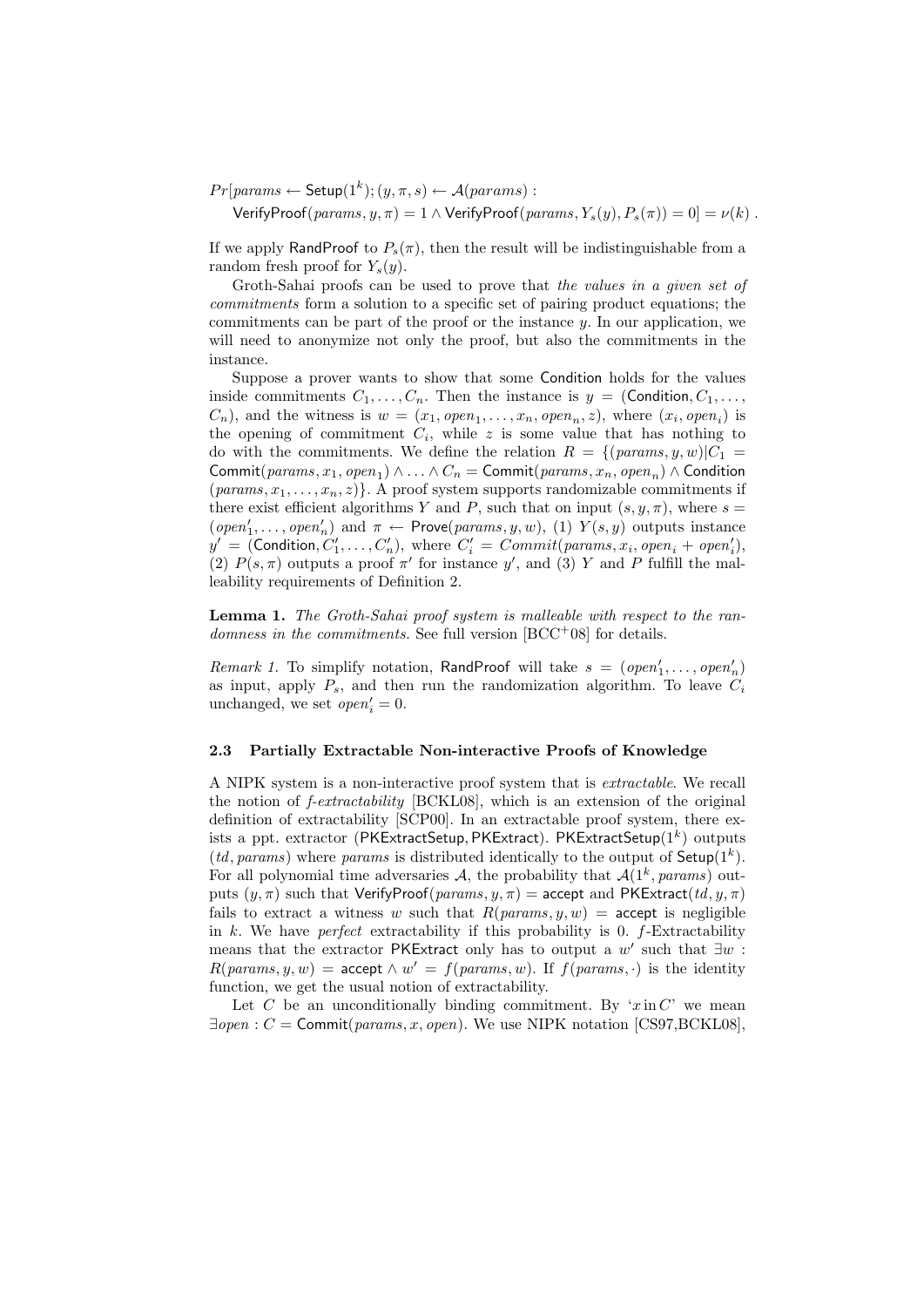to denote an f-extractable NIPK for instance  $(C_1, \ldots, C_n,$  Condition) with witness  $(x_1, open_1, \ldots, x_n, open_n, z)$ :

 $\pi \leftarrow \textsf{NIPK}[x_1 \text{ in } C_1, \ldots, x_n \text{ in } C_n] \{ (f(\textit{params}, (x_1, \textit{open}_1, \ldots, x_n, \textit{open}_n, z)) ) :$ Condition( $params, x_1, \ldots, x_n, z)$ ).

The f-extractability property ensures that if VerifyProof accepts then we can extract  $f(params, (x_1, open_1, \ldots, x_n, open_n, z))$  from  $\pi$ , such that  $x_i$  is the content of the commitment  $C_i$ , and Condition( $params, x_1, \ldots, x_n, z$ ) is satisfied.

In our notation,  $\pi \in \text{NIPK}[\dots]$  means that VerifyProof accepts the proof  $\pi$  for instance  $(C_1, \ldots, C_n,$  Condition). To further abbreviate notation, we omit params and assume that Condition is clear from the context, and so the sole inputs to VerifyProof are  $(C_1, \ldots, C_n)$  and  $\pi$ . If the proof is zero-knowledge instead of merely witness indistinguishable, we will write NIZKPK.

The *concatenation* of two proofs  $\pi$  and  $\pi'$  is a proof  $\pi \circ \pi'$  that combines all the commitments and proves the AND of the two conditions. If a proof  $\pi$ proves a condition about a set of commitments C, a projection  $\pi' = \pi \circ S$  proves a condition about the contents of the subset  $C \setminus S$  of commitments. A projected proof  $\pi'$  is obtained by removing the commitments in S from the instance and appending them to the proof.

Groth-Sahai proofs give us NIPK of the form:

NIPK<sub>GS</sub>[
$$
\{x_m \text{ in } c_m\}_{m=1}^M
$$
,  $\{y_n \text{ in } d_n\}_{n=1}^N$ ] $\{((x_1, ..., x_M, y_1, ..., y_N) :$   

$$
\prod_{q=1}^Q e(a_q \prod_{m=1}^M x_m^{\alpha_q, m}, b_q \prod_{n=1}^N y_n^{\beta_q, n}) = t\}.
$$

## 3 Delegatable Anonymous Credentials

An anonymous delegatable credential system has only one type of participant: users. Each user has a single secret key and uses it to generate different pseudonyms. User A with secret key  $sk_A$  can be known to user O as  $Nym_A^{(O)}$  and to user B as  $Nym_A^{(B)}$ . Any user O can become an originator of a credential; all he needs to do is publish one of his pseudonyms  $Nym_O$  as his public key. If authority O issues user A a credential for  $Nym_A^{(O)}$ , then user A can prove to user B that  $Nym_A^{(B)}$  has a credential from authority O. Credentials received directly from the authority are level 1 credentials, credentials that have been delegated once are level 2 credentials, etc. A delegatable credential system consists of the following algorithms:

 $\mathsf{Setup}(1^k)$  outputs the trusted public parameters of the system,  $params_{DC}$ . Keygen(params<sub>DC</sub>) creates the secret key of a party in the system.

Nymgen( $params_{DC}$ , sk). On each run, the algorithm outputs a new pseudonym Nym with auxiliary info  $aux(Nym)$  for secret key sk.<sup>8</sup>

<sup>8</sup> We do not address how to prove ownership of a pseudonym; in our constructions this involves interactively proving knowledge of the opening of a commitment.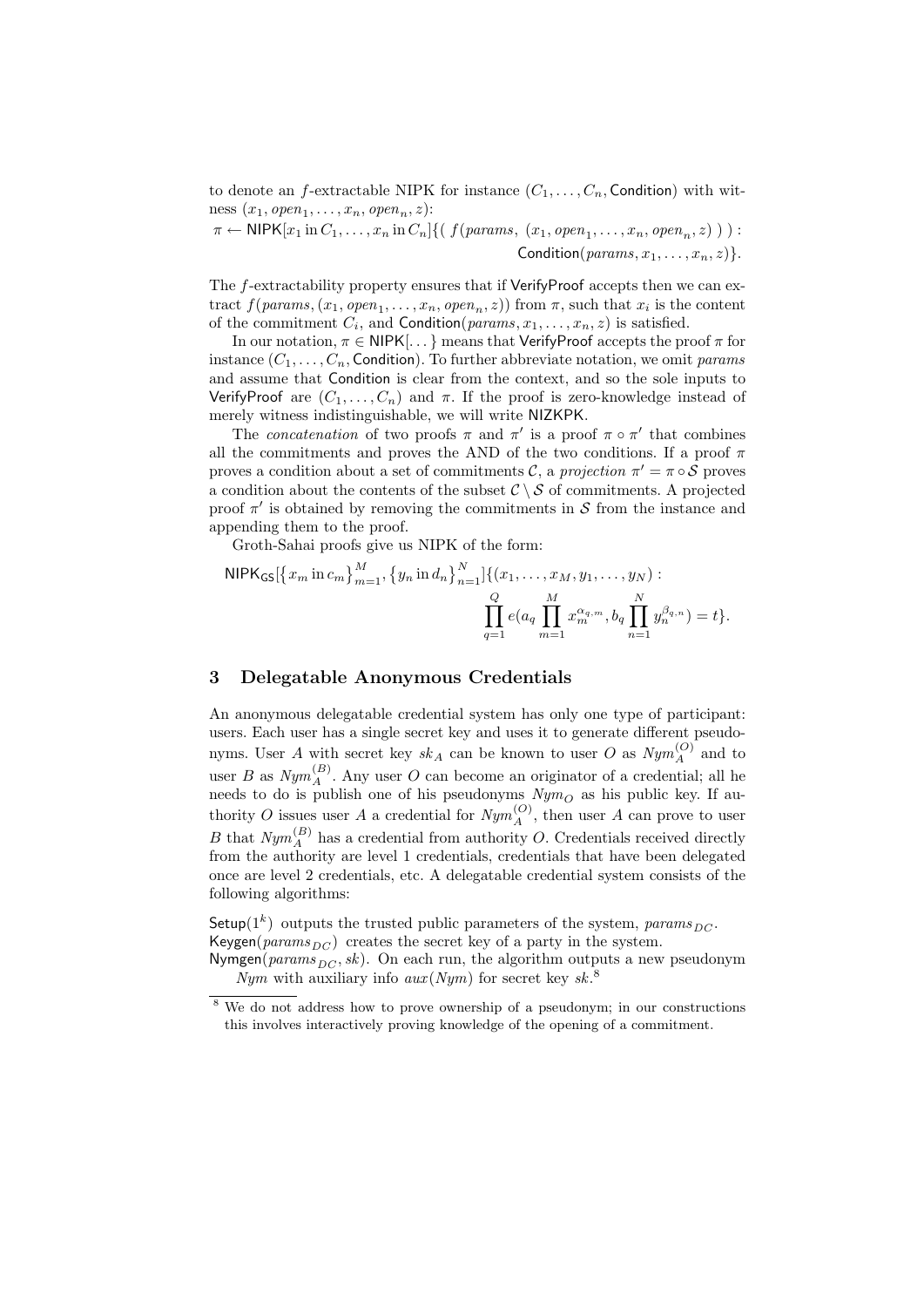$\mathsf{lassue}(\mathit{params}_\mathit{DC}, \mathit{Nym}_O, \mathit{sk}_I, \mathit{Nym}_I, \mathit{aux}(\mathit{Nym}_I), \mathit{cred}, \mathit{Nym}_U, L)$ 

- $\leftrightarrow$  Obtain( $params_{DC}$ ,  $Nym_O, sk_U, Nym_U, aux(Nym_U)$ ,  $Nym_I, L$ ) are the interactive algorithms that let a user  $I$  issue a level  $L+1$  credential to a user  $U$ . The pseudonym  $Nym<sub>O</sub>$  is the authority's public key,  $sk<sub>I</sub>$  is the issuer's secret key,  $Nym_I$  is the issuer's pseudonym with auxiliary information  $aux(Nym_I)$ , cred is the issuer's level L credential rooted at  $Nym_{\scriptscriptstyle O}$ ,  $sk_U$  is the user's secret key, and  $Nym_{U}$  is the user's pseudonym with auxiliary information  $aux(Nym_{II})$ . If  $L = 0$  then cred  $= \epsilon$ . The issuer gets no output, and the user gets a credential  $cred_{U}$ .
- CredProve(params<sub>DC</sub>, Nym<sub>O</sub>, cred, sk, Nym, aux (Nym), L). Takes as input a level L credential cred from authority  $Nym_{\mathcal{O}}$ , outputs a value credproof.
- CredVerify( $params_{DC}$ , Nym<sub>O</sub>, credproof, Nym, L). Outputs accept if credproof is a valid proof that the owner of pseudonym  $Nym$  possesses a level  $L$  credential with root  $Nym_{\odot}$  and reject otherwise.

#### 3.1 Security Definition of Delegatable Credentials

We formally define a secure delegatable credential system in the full version [BCC<sup>+</sup>08]. Intuitively, the algorithms Setup, Keygen, Nymgen, VerifyAux, Issue, Obtain, CredProve, and CredVerify constitute a secure anonymous delegatable credential scheme if the following properties hold:

Correctness. We say that a credential cred is a proper credential, if for all of the user's pseudonyms, CredProve always creates a proof that CredVerify accepts.The delegatable credential system is correct if an honest user and an honest issuer can run Obtain  $\leftrightarrow$  Issue and the honest user gets a proper credential.

Anonymity. The adversary's interactions with the honest parties in the real game should be indistinguishable from some ideal game in which pseudonyms, credentials and proofs are independent of the user's identity and delegation chain. The adversary should not even recognize a credential he delegated.

There must exist a simulator (SimSetup, SimProve, SimObtain, SimIssue). SimSetup produces parameters indistinguishable from those output by Setup, along with some simulation trapdoor sim. Under these parameters, we require that the following properties hold when even the adversary is given sim:

- $Nym$  is distributed independently of sk.
- No adversary can tell if it is interacting with Issue run by an honest party with a proper credential, or with SimIssue which is not given the credential and the issuer's secret key, but only the name of the authority, the length of the credential chain, and the pseudonyms of the issuer and user.
- No adversary can tell if it is interacting with Obtain run by an honest party with secret  $sk$ , or with SimObtain that is only given the authority, the length of the credential chain, and the pseudonyms of the issuer and user.
- The simulator SimProve can output a fake *credproof* that cannot be distinguished from a real credential, even when SimProve is only told the authority, the length of the credential chain, and the pseudonym of the user.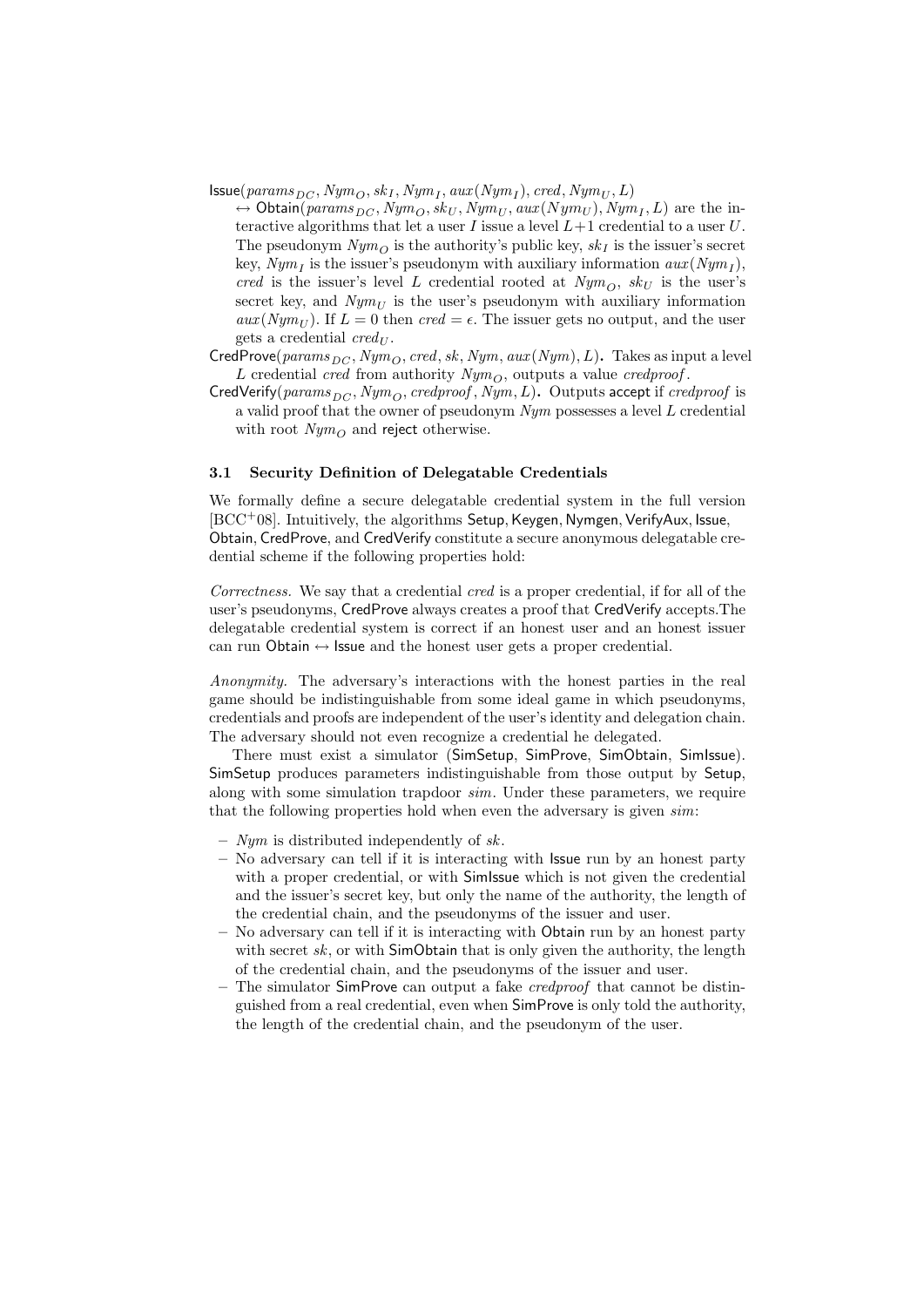Remark 2. Our definition implies the more complex but weaker definition in which the adversary only controls the public inputs to the algorithm. Our definition is easier to work with as we need only consider one protocol at a time, and only a single execution of each protocol.

Unforgeability. Each credential defines a specific delegation chain. We cannot monitor delegation between adversarial parties. However, we require that whenever the delegation chain shows that an honest player delegated a level  $L$  credential to some user, that delegation actually occurred.

In this game, all of the honest parties are controlled by a single oracle that keeps track of all honestly issued credentials. An adversary given access to this oracle should have only negligible probability of outputting a forged credential.

Let  $F$  be an efficiently computable bijection and a one-way function. There exists a ppt. algorithms ExtSetup and Extract with five properties:

- ExtSetup and Setup output identically distributed params.
- Under these parameters, pseudonyms are perfectly binding for  $sk$ .
- $-$  Extract always extracts the correct chain of L identities from an honestly generated level L credproof .
- $-$  Given an adversarially generated level  $L$  credential proof credproof from authority  $Nym<sub>O</sub>$  for the pseudonym  $Nym$ , Extract will always produce either the special symbol  $\perp$  or  $f_0, \ldots, f_L$  such that  $Nym_Q$  is a pseudonym for  $F^{-1}(f_0)$  and Nym is a pseudonym for  $F^{-1}(f_L)$ .
- No adversary can output a valid credential proof from which an unauthorized chain of identities is extracted. More formally we require that for all ppt. A there exists a negligible  $\nu$  such that:

```
\Pr[(params_{DC} , td) \leftarrow \textsf{ExtSetup}(1^k);(\text{credproof}, \text{Nym}, \text{Nym}_O, L), \leftarrow \mathcal{A}^{\mathcal{O}(\text{params}_{\text{DC}}, \cdot, \cdot)}(\text{params}_{\text{DC}}, \text{td});(f_0, \ldots, f_L) \leftarrow Extract(parent_ {DC}, td, credproof, Nym, Nym_ {O}, L):
CredVerify(params_{DC}, Nym_O, credproof, Nym, L) = accept \wedge(\exists i such that (f_0, i, f_{i-1}, f_i) \notin ValidCredentialChains∧
f_{i-1} \in HonestUsers)] \leq \nu(k),
```
where  $\mathcal{O}(params_{DC}, command, input)$  describes all possible ways for the adversary  $A$  to interact with the delegatable credentials system:  $A$  can ask the oracle to add new honest users; the oracle generates  $sk \leftarrow \text{Keygen}(params_{DC})$ , stores it in the list HonestUsers, and returns  $F(sk)$  as the handle. A can ask for new pseudonyms for existing honest users, referenced by  $F(sk)$ , and he can provide a credential and ask an honest user to generate the corresponding proof. Finally, he can run the Issue  $\leftrightarrow$  Obtain protocols on credentials of his choice, either between honest users, or with an adversarial issuer or obtainer. In this case, we need to keep track of which credentials are being issued, so that we will be able to identify a forgery. To do this, we use the Extract algorithm to extract the chain of identities behind each credential being issued and store it on the list ValidCredentialChains. For details, see full version [BCC<sup>+</sup>08].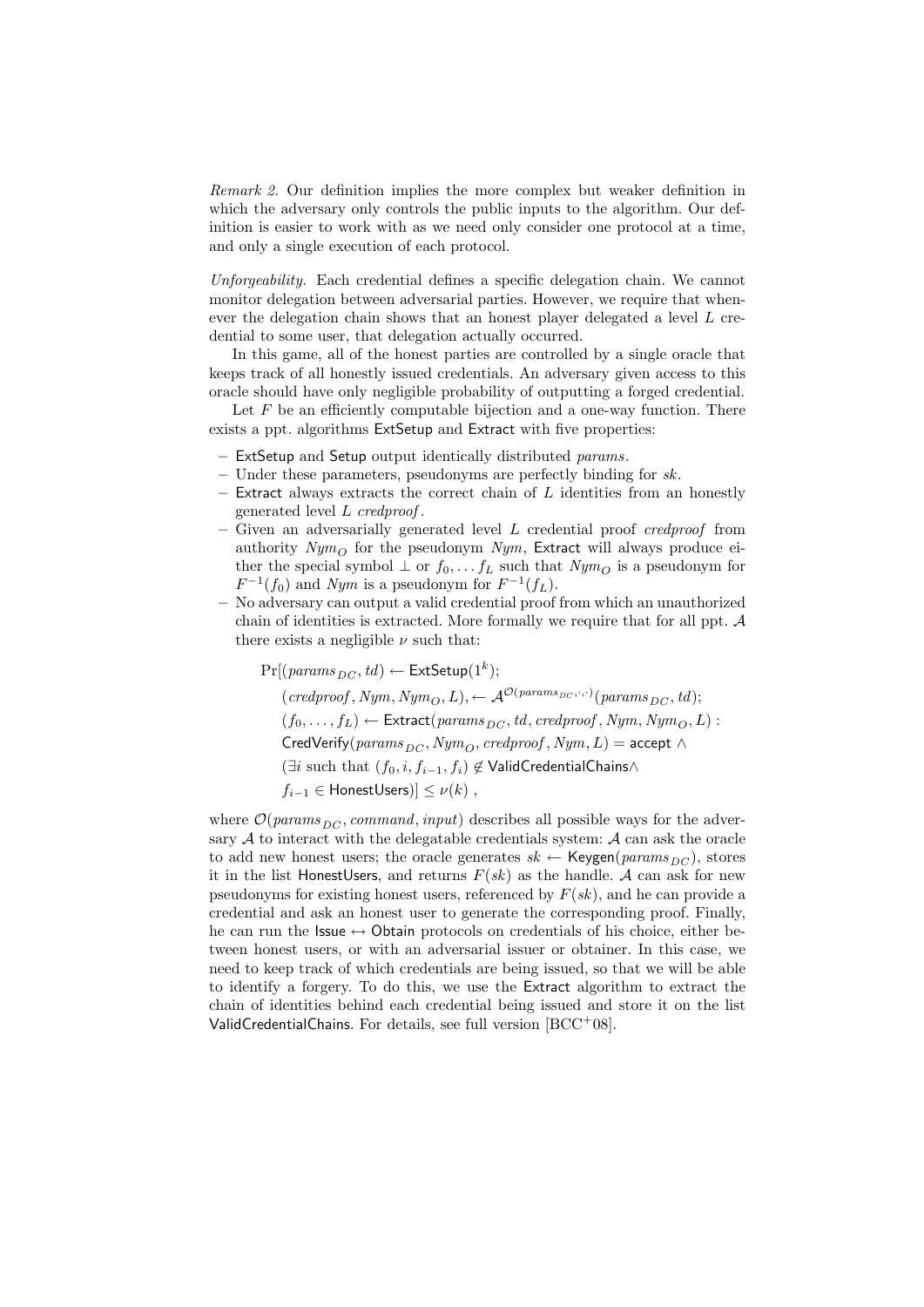Remark 3. We let the adversary track honest users' credentials and pseudonyms (but, of course, not their secret keys). Our definition is strictly stronger than one that uses a general oracle that does not reveal the credentials of honest users to the adversary. This approach results in a simpler definition and analysis.

## 3.2 Construction of Delegatable Credentials

We construct delegatable credentials using a randomizable NIZK proof system with randomizable commitments (as described in Section 2) and a message authentication scheme for a vector of messages  $m$  (in our basic scheme  $|m| =$ 2) in the common parameters model:  $\mathsf{AuthorUp}(1^k)$  outputs common parameters params<sub>A</sub>, AuthKg(params<sub>A</sub>) outputs a secret key sk, Auth(params<sub>A</sub>, sk, m) outputs an authentication tag *auth* that authenticates a vector of messages  $m$ , and VerifyAuth( $params_A, sk, m, auth$ ) accepts if *auth* is a proper authenticator for  $m$  under key sk. (We will discuss the properties we will require from this authentication scheme after we present our delegatable credentials construction.)

The parameters of the delegatable credentials system combine the parameters params<sub>A</sub> from the authentication scheme and params<sub>PK</sub> from the composable and randomizable NIZKPK system and its associated commitment scheme Commit. We assume that all algorithms are aware of these parameters and omit them when appropriate to simplify our notation.

Intuition behind our construction. The keyspace of the authenticator must be a subset of the input space of the commitment scheme. Each user  $U$  has a secret key  $sk_U \leftarrow$  AuthKg(params<sub>A</sub>), and forms his pseudonyms using Commit:  $Nym_U =$ Commit( $sk_U, open_U$ ). U can create arbitrarily many different pseudonyms by choosing new random values  $open_U$ . A user can act as an authority (originator) for credentials by making his pseudonym  $Nym<sub>O</sub>$  publicly available.

The user's secret credential  $cred$  is a NIZKPK of a statement about  $U$ 's specific secret pseudonym  $S_U = \text{Commit}(sk_U, 0)$  (this specific pseudonym does not in fact hide  $sk_U$  since it is formed as a deterministic function of  $sk_U$ ). To show or delegate the credential, the user randomizes and mauls *cred* to obtain credproof using the RandProof algorithm described in Section 2. The resulting credproof is a proof about a proper pseudonym,  $Nym_{U} = \text{Commit}(sk_{U}, open)$  for a randomly chosen open.

Suppose a user with secret key  $sk_U$  has a level L credential from some authority O, and let  $(sk_O, sk_1, \ldots, sk_{L-1}, sk_U)$  be the keys such that the owner of  $sk_i$  delegated the credential to  $sk_{i+1}$  (we let  $sk_0 = sk_0$  and  $sk_L = sk_U$ ). A certification chain is a list of authenticators  $auth_1, \ldots,auth_L$ , such that  $sk_i$  was used to generate authenticator  $auth_{i+1}$  on message  $sk_{i+1}$ .

To make sure that pieces of different certification chains cannot be mixed and matched, we add a label  $r_i$  to each authenticator. The labels have to be unique for each authority and delegation level. Let  $H$  be a collision resistant hash function with an appropriate range. For a credential chain rooted at  $Nym<sub>O</sub>$ , we set  $r<sub>i</sub> =$  $H(Nym_O, i)$ . Each  $auth_i$  is then an output of  $\textsf{Auth}(params_A, sk_{i-1}, (sk_i, r_i))$ . Let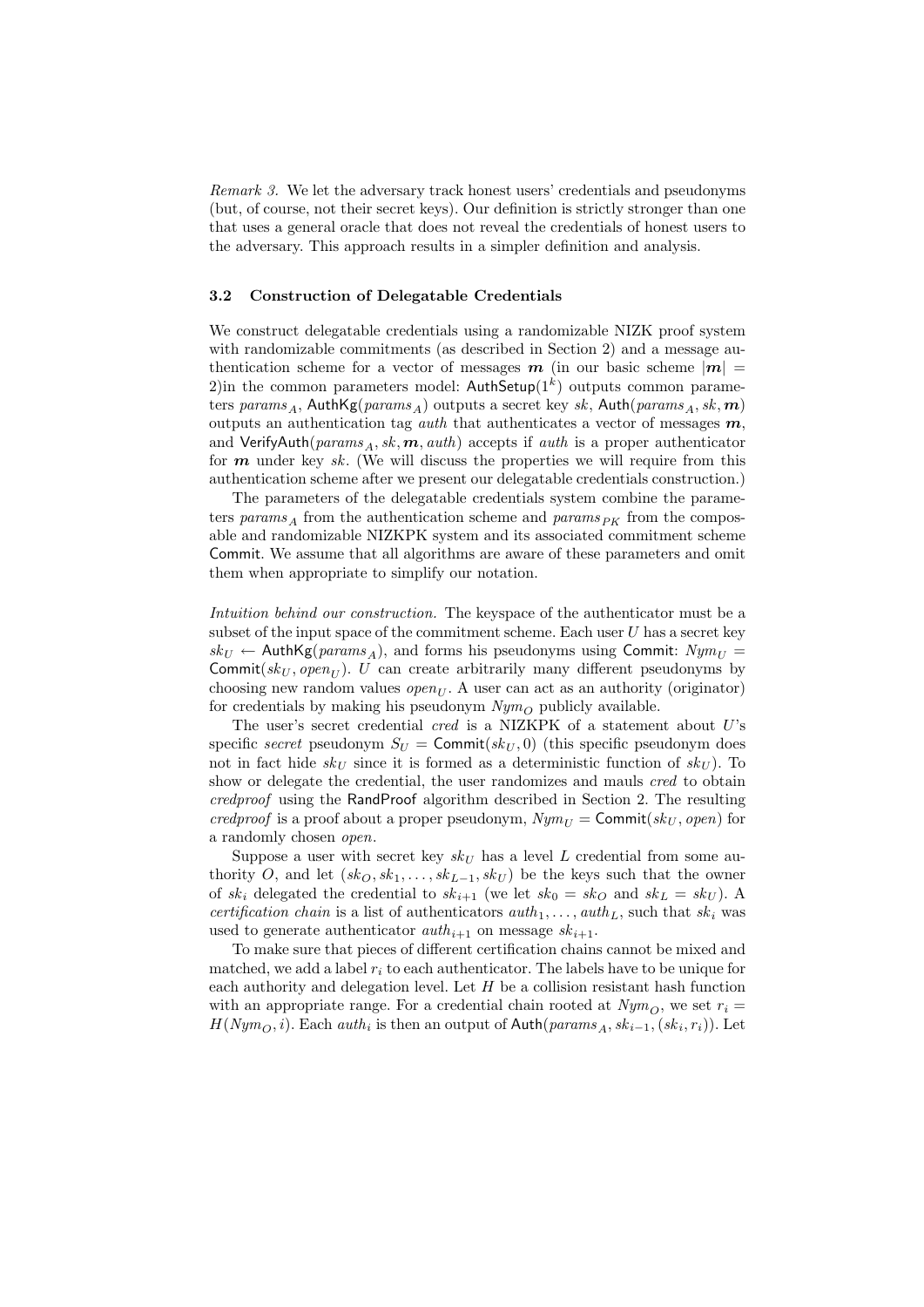$F$  be an efficiently computable bijection. The user U's level L private credential cred is a proof of the form

 $NIZKPK[sk_0 in Nym_O; sk_L in S_U]{(F(sk_0), \ldots, F(sk_L), auth_1, \ldots, auth_L)}$ : VerifyAuth $(sk_0, (sk_1, r_1), auth_1) \wedge ... \wedge$ VerifyAuth $(sk_{L-1}, (sk_L, r_L), auth_L)$ }

Full construction. Let PKSetup, PKProve, PKVerify, and RandProof be a randomizable NIPK system and let AuthSetup, AuthKg, Auth, VerifyAuth be an authentication scheme, and let  $H: \{0,1\}^* \to Z_p$  be a hash function.

 $\mathsf{Setup}(1^k)$ . Use  $\mathsf{Author} (1^k)$  to generate  $params_A$  and  $\mathsf{PKSetup}(1^k)$  to generate params<sub>PK</sub>; choose the hash function H (as explained above); and output  $params_{DC} = (params_A, params_{PK}, H).$ 

Keygen(params<sub>DC</sub>). Run AuthKg(params<sub>A</sub>) and output the secret key sk.

- Nymgen(params $_{DC}$ , sk). Choose random *open*, compute  $Nym = \text{Commit}(params_{PK},$  $sk, open)$  and output pseudonym  $Nym$  and auxiliary information  $open.$
- CredProve(params<sub>DC</sub>, Nym<sub>O</sub>, cred, sk<sub>U</sub>, Nym<sub>U</sub>, open<sub>U</sub>, L). If PKVerify(params<sub>PK</sub>,  $(Nym_O, \text{Commit}(sk_U, 0)), \text{cred})$  rejects, or if  $Nym_U \neq \text{Commit}(sk_U, open_U),$ abort. Return credproof  $\leftarrow$  RandProof( $(Nym_O, Nym_{II}), (0, open_{II}), cred$ ).

CredVerify( $params_{DC}$ ,  $Nym_O$ ,  $credproof$ ,  $Nym_U$ ,  $L$ ) runs PKVerify.

 $\textsf{issue}(\textit{params}_\textit{DC}, \textit{Nym}_O, \textit{sk}_I, \textit{Nym}_I, \textit{open}_I, \textit{cred}, \textit{Nym}_U, L)$ 

 $\leftrightarrow$  Obtain( $params_{DC}$ ,  $Nym_O$ ,  $sk_U$ ,  $Nym_U$ ,  $open_U$ ,  $Nym_I$ ,  $L$ ). Abort if  $L = 0$ and  $Nym_{O} \neq Nym_{I}$ . The issuer verifies *cred* using CredVerify and if it does not verify or if  $Nym_I \neq \text{Commit}(sk_I, open_I)$  or  $Nym_U$  is not a valid pseudonym, the issuer aborts. Else, the issuer and the user both compute  $r_{L+1}$  =  $H(Nym<sub>O</sub>, L + 1)$ . The issuer and the user run a two-party protocol with the following specifications: the public input is  $(Nym_I, Nym_U, r_{L+1})$ ; the issuer's private input is  $(sk_I, open_I)$  and the user's private input is  $(sk_U, open_U)$ . The output of the protocol is as follows: if  $(k_1, open_1)$  and  $(k_0, open_U)$  do not appropriately correspond to  $Nym_I, Nym_U$ , the protocol aborts; otherwise, the issuer receives no output while the user receives as output the value  $\pi$  computed as:

 $\pi \leftarrow \mathsf{NIZKPK}[sk_I \text{ in } \mathit{Nym}_I; sk_U \text{ in } \mathsf{Commit}(sk_U, 0)] \{ (F(sk_I), F(sk_U), \text{auth} \}$ : VerifyAuth $(sk_I, (sk_U, r_{L+1}), auth)$  .

In Section 3.3 we give an efficient instantiation of such a 2PC protocol for the specific authentication and NIZKPK schemes we use.

If  $L = 0$ , then the user outputs  $cred_{U} = \pi$ . Otherwise, the issuer obtains  ${\it credproof}_I \leftarrow \mathsf{CredProve}({\itparams}_{{\it DC}}, {\it Nym}_O, {\it cred}, {\it sk}_I, {\it Nym}_I, {\it open}_I, L)$  and sends it to the user. Let  $S_U = \text{Commit}(sk_U, 0)$ . Intuitively,  $\text{credproof}_I$  is a proof that the owner of  $Nym_I$  has a level L credential under public key  $Nym_O$ , while  $\pi$ is proof that the owner of  $Nym_I$  delegated to the owner of  $S_U$ . The user concatenates credproof I and  $\pi$  to obtain credproof  $I \circ \pi$ . To get cred<sub>U</sub>, U needs to project credproof<sub>I</sub>  $\circ \pi$  into a proof about  $(Nym_O, S_U)$  instead of  $Nym_I$ .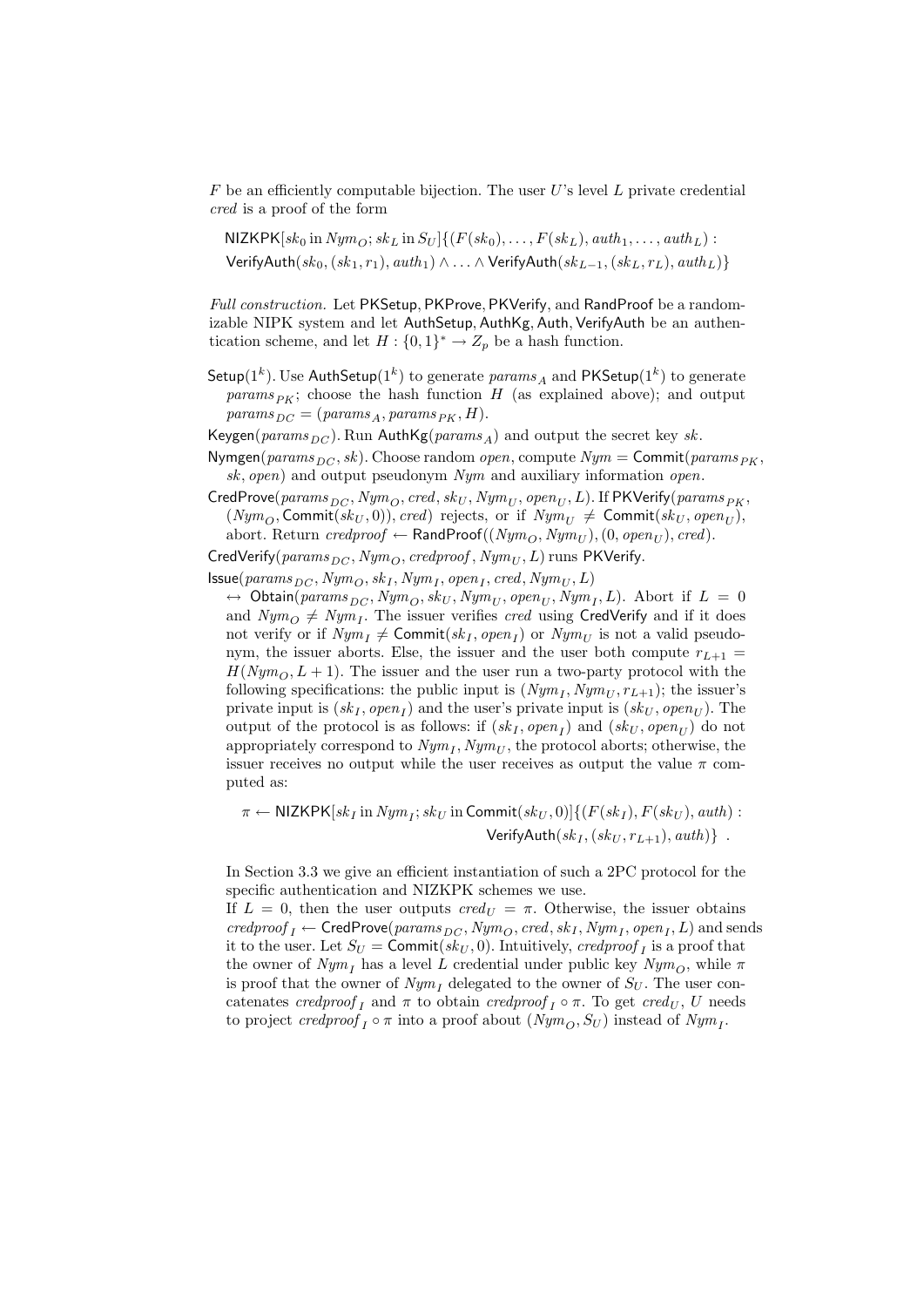Remark 4. We can attach public attributes to each level of the credential. We compute  $r_\ell = H(sk_O, \ell, \mathsf{attr}_1, \dots, \mathsf{attr}_\ell),$  where  $\mathsf{attr}_i$  is the  $set$  of attributes added by the ith delegator in the delegation chain. When the user shows or delegates a credential, he must display all the attributes associated with each level.

Message authentication scheme. Just like a signature scheme, an authentication scheme must be complete and unforgeable. For our application we need to strengthen the unforgeability property in two ways. First, we require  $F$ -Unforgeability [BCKL08], which guarantees that for some well-defined bijection F, no adversary can output  $(F(m), auth)$  without first getting an authenticator on m. (We write  $F(m) = F(m_1, \ldots, m_n)$  to denote  $(F(m_1), \ldots, F(m_n))$ .) Second we require a new property which we call *certification security*; the authenticator is unforgeable even if the adversary learns a signature on the challenge secret key. An authentication scheme is F-unforgeable and certification secure if for all ppt. adversaries  $A$  there exists negligible  $\nu$  such that:

$$
\Pr[params_A \leftarrow \mathsf{Author}(1^k); sk \leftarrow \mathsf{Author}(params_A);
$$
  

$$
(\mathbf{y}, \mathit{auth}) \leftarrow \mathcal{A}^{O_{\mathsf{Author}}(params_A, sk,.), O_{\mathsf{Certify}}(params_A, .., (sk, ....))}(\mathit{params}_A, F(sk)) :
$$
  
Verify
$$
\mathsf{VerifyAuth}(\mathit{params}_A, sk, F^{-1}(\mathbf{y}), \mathit{auth}) = 1 \wedge F^{-1}(\mathbf{y}) \notin Q_{\mathsf{Author}}] \leq \nu(k) ,
$$

where the oracle  $\mathcal{O}_{\text{Auth}}(params_A, sk, m)$  outputs  $\text{Auth}(params_A, sk, m)$  and stores **m** on  $Q_{\text{Auth}}$ , and oracle  $\mathcal{O}_{\text{Centify}}(params_A, sk^*, (sk, m_2, \ldots, m_n))$  outputs the signature  $\mathsf{Auth}(\mathit{params}_A, \mathit{sk}^*,(\mathit{sk}, m_2, \ldots, m_n)).$ 

Theorem 1. Let AuthSetup, AuthKg, Auth, VerifyAuth be an F-unforgeable certification-secure authentication scheme, H be a collision resistant hash function, and PKSetup, PKProve, PKVerify be a randomizable, partially extractable, composable zero-knowledge non-interactive proof of knowledge system. Then the above construction constitutes a secure anonymous delegatable credential scheme. See full version  $|BCC^+08|$  for proof.

We will construct our authentication scheme based the BB-CDH and BB-HSDH assumptions (defined in Section 3.3). Groth-Sahai proofs require either the SXDH assumption or the Decision Linear Assumption [GS08]. Our two party protocol requires a homomorphic encryption scheme.

#### 3.3 Building Block Instantiations

Bilinear Maps and Assumptions. We use standard notation for groups with a computable bilinear map  $e: G_1 \times G_2 \rightarrow G_T$ . See, e.g., [BLS04,GPS06]. The security of our scheme is based on strengthened versions of the SDH [BB04] and CDH assumptions. BB-CDH is implied by SDH; [Boy08] describes how to extend Generalized Diffie Hellman [BBG05] to cover these two assumptions and prove their generic group security.

**Definition 3 (BB-HSDH).** Let  $x, c_1 \ldots c_q \leftarrow Z_p$ . On input  $g, g^x, u \in G_1$ ,  $h, h^x \in G_2$  and the tuple  $\{g^{1/(x+c_{\ell})}, c_{\ell}\}_{\ell=1...q}$ , it is computationally infeasible to output a new tuple  $(g^{1/(x+c)}, h^c, u^c)$ .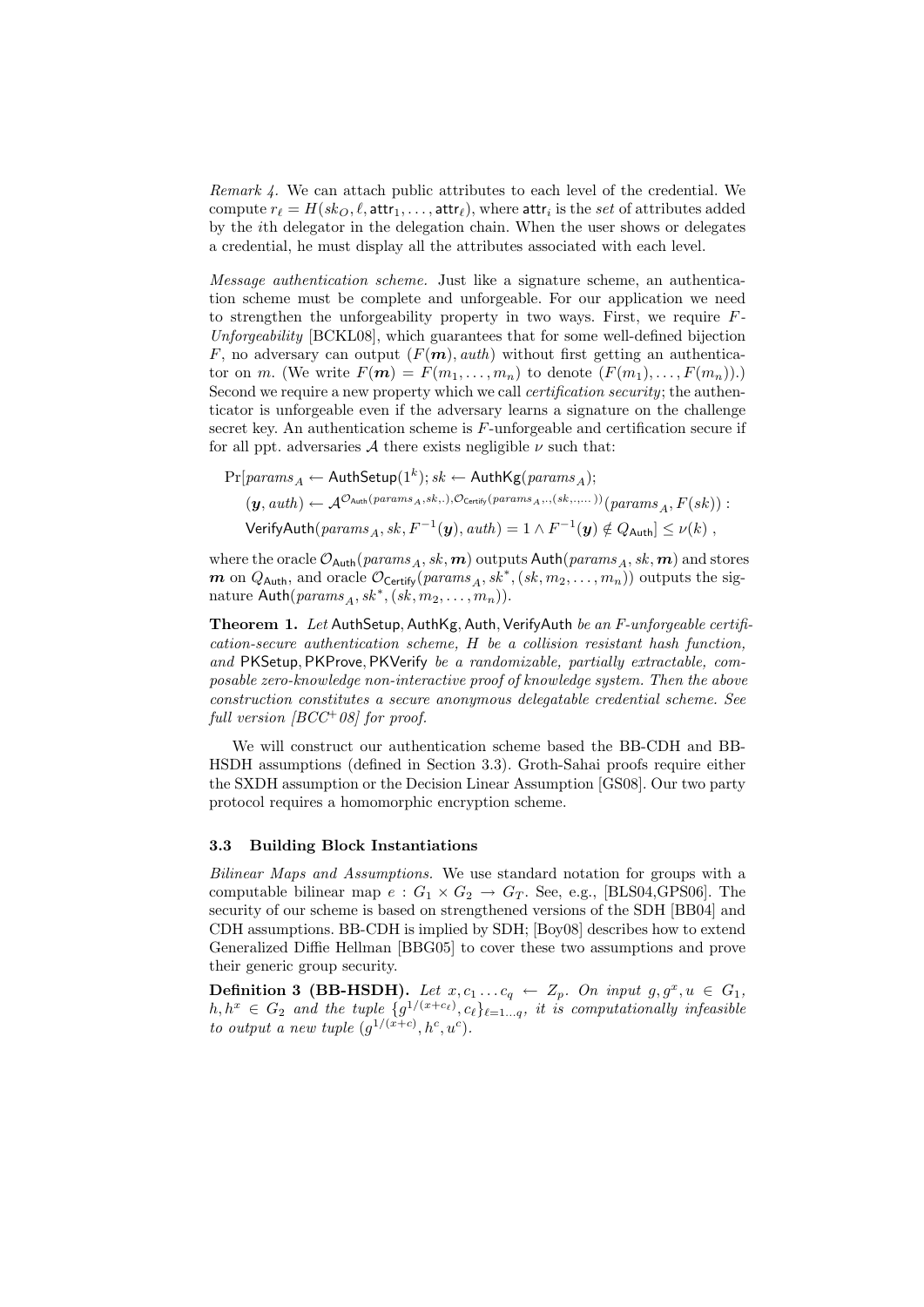**Definition 4 (BB-CDH).** Let  $x, y, c_1 \ldots c_q \leftarrow Z_p$ . On input  $g, g^x, g^y \in G_1$ ,  $h, h^x \in G_2$  and the tuple  $\{g^{1/(x+c_{\ell})}, c_{\ell}\}_{\ell=1...q}$ , it is computationally infeasible to  $output\ g^{xy}.$ 

F-Unforgeable Certification Secure Message Authentication Scheme. Our authentication scheme is based on the Boneh-Boyen weak signature scheme [BB04], where  $\textsf{Sign}_{sk}(m) = g^{1/(sk+m)}$ . Belenkiy et al. showed that the Boneh-Boyen signature scheme is F-unforgeable for the bijection  $F(m) = (g^m, u^m)$  (under a very strong assumption), and that the Groth-Sahai proof system can be used to prove knowledge of such a signature. Boneh-Boyen signatures are not certification secure because  $\textsf{Sign}_{sk}(m) = \textsf{Sign}_{m}(sk)$ . We show how to achieve certification security; we also authenticate a vector of messages and weaken the underlying security assumption. The construction is as follows:  $\text{Auth}(sk, m_1||m_2)$  chooses random keys  $K^*, K_1, K_2$  and returns  $(\mathsf{Sign}_{sk}(K^*), \mathsf{Sign}_{K^*}(K_1), \mathsf{Sign}_{K^*}(K_2), \mathsf{Sign}_{K_1}(m_1),$  $\textsf{Sign}_{K_2}(m_2), F(K^*), F(K_1), F(K_2)$ . At a high level, this construction eliminates any symmetries between  $\text{Aut}_{sk}(m)$  and  $\text{Aut}_{mk}(sk)$ . See full version [BCC+08] for details.

Theorem 2. The message authentication scheme above is F-unforgeable and certification secure for  $F(m_i) = (h^{m_i}, u^{m_i})$  under the BB-HSDH and BB-CDH assumptions. See full version  $[BCC^+08]$  for proof. The signature scheme obtained by setting  $pk = h^{sk}$  may be of independent interest.

Commitment scheme. A commitment to  $x \in Z_p$  consists of two GS commitments  ${\sf GSCommit}(h^x, o_1), {\sf GSCommit}(u^x, o_2))$  and a  ${\sf NIPK}_{GS}$  proof that these are commitments to the same value x. This allows us to extract  $F(x) = (h^x, u^x)$ .

Proof of knowledge of an authenticator. We need a NIZKPK of an authenticator for messages  $\mathbf{m} = (m_1, m_2)$ , where the first value is hidden in commitment  $C_{m_1}$ and the second value  $m_2$  is publicly known. In our notation, this is:

 $NIZKPK[sk in C_{sk}; m_1 in C_{m_1}]\{(F(sk), F(m_1), author):$ VerifyAuth( $params_A, sk, (m_1, m_2), auth$ ) = 1}.

Since Boneh-Boyen signatures are verified using pairing product equations, we can use Groth-Sahai proofs, see full version [BCC+08] for details.

*Creating a NIZKPK of an authenticator.* The issuer chooses  $K^*, K_1, K_2$  and can generate most of the proof. Then, the issuer and user need to jointly compute a NIZKPK of a Boneh-Boyen signature on the user's secret key. We outline the protocol, see full version  $[BCC<sup>+</sup>08]$  for details.

Let Keygen, Enc, Dec be an additively homomorphic semantically secure encryption scheme, let "⊕" denote the homomorphic operation on ciphertexts; for e a ciphertext and r an integer,  $e \otimes r$  denotes "adding" e to itself r times. The user with input  $m_1$ , and the issuer with input  $K_1$  run the following protocol to compute  $\mathsf{Sign}_{K_1}(m_1) = g^{1/(K_1+m_1)}$ :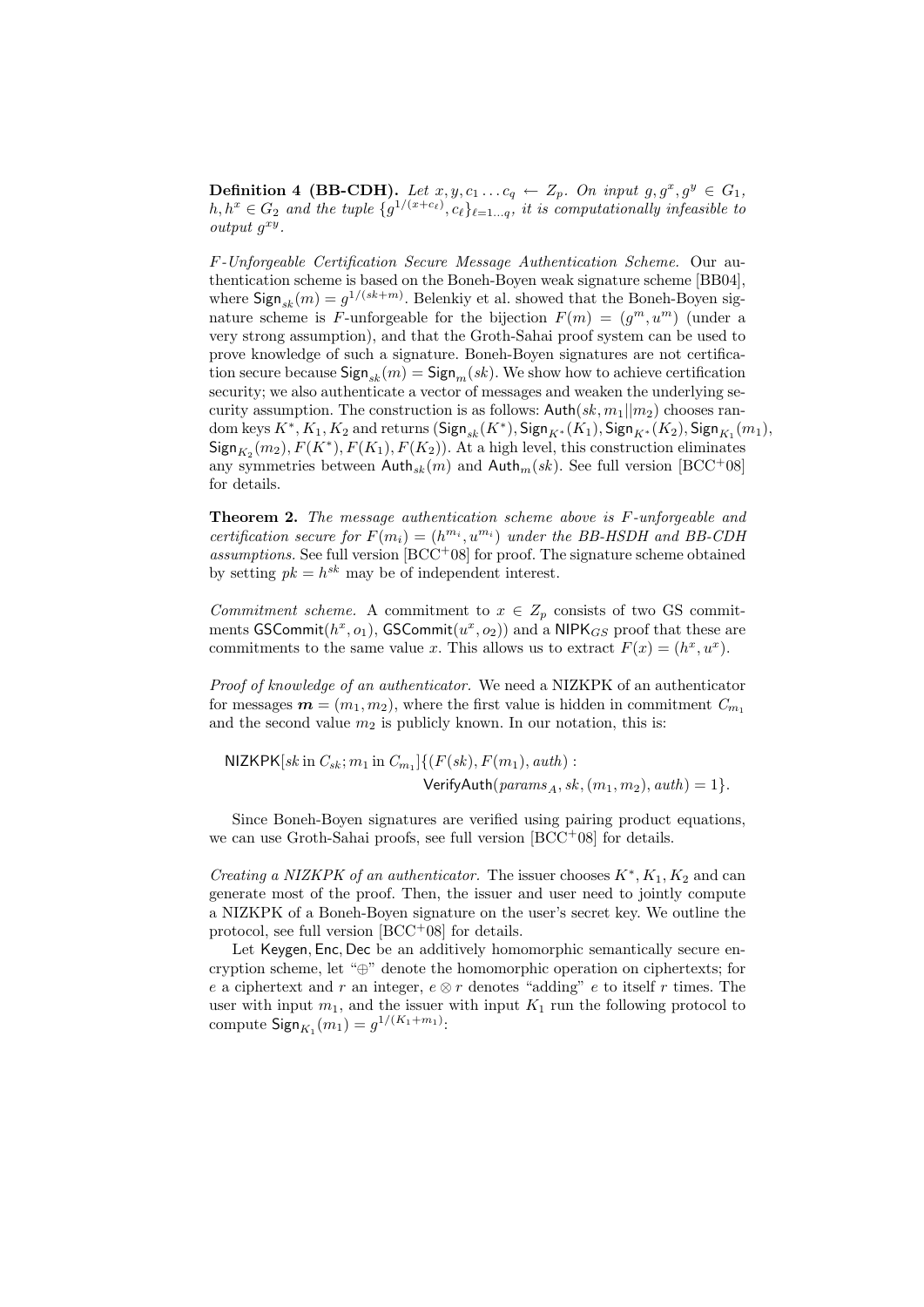- 1. The issuer generates  $(sk_{hom}, pk_{hom}) \leftarrow \text{Keygen}(1^k)$  in such a way that the message space is of size at least  $2^k p^2$ . He then computes  $e_1 = \text{Enc}(pk_{hom}, K_1)$ and sends  $e_1, pk_{hom}$  to the user and engages with her in an interactive zeroknowledge proof that  $e_1$  encrypts to a message in  $[0, p]$ .
- 2. The user chooses  $r_1 \leftarrow Z_p$  and  $r_2 \leftarrow \{0, \ldots, 2^k p\}$ , then computes  $e_2 =$  $((e_1 \oplus \textsf{Enc}(pk_{hom}, m_1)) \otimes r_1) \oplus \textsf{Enc}(pk_{hom}, r_2p)$  and sends  $e_2$  to the user.
- 3. The issuer and the user perform an interactive zero-knowledge proof in which the user shows that  $e_2$  has been computed correctly using the message in  $C_{m_1}$ , and that  $r_1, r_2$  are in the appropriate ranges.
- 4. The issuer decrypts  $x = \text{Dec}(sk_{hom}, e_2)$ , sends the user  $\sigma^* = g^{1/x}$ .
- 5. The user computes  $\sigma = \sigma^{*r_1}$  and verifies that it is a correct weak BB signature on  $m_1$ . The issuer obtains no information about  $m_1$ .

**Theorem 3.** The above is a secure two-party computation for computing Boneh-Boyen signatures. (See full version  $[BCC+08]$  for proof.)

Acknowledgements. Jan Camenisch was supported in part by the European Commission through the ICT and IST programmes under contract ICT-216483 PRIMELIFE. Markulf Kohlweiss was supported in part by the Concerted Research Action (GOA) Ambiorics 2005/11 of the Flemish Government, by the IAP Programme P6/26 BCRYPT of the Belgian State (Belgian Science Policy), and in part by the European Commission through the ICT and IST programmes under the following contracts: ICT-216483 PRIMELIFE and ICT-216676 ECRYPT II. Hovav Shacham was supported by an AFOSR MURI grant and, while at the Weizmann Institute of Science, by a Koshland Scholars Program postdoctoral fellowship. Mira Belenkiy, Melissa Chase and Anna Lysyanskaya acknowledge the support of NSF grants 0831293, 0627553 and 0347661. The information in this document reflects only the authors' views.

## References

- [Bar01] B. Barak. Delegatable signatures. Technical report, Weizmann Institute of Science, 2001.
- [BB04] D. Boneh and X. Boyen. Short signatures without random oracles. In Eurocrypt '04.
- [BBG05] D. Boneh, X. Boyen, and E. Goh. Hierarchical identity based encryption with constant size ciphertext. In Eurocrypt '05.
- [BCC<sup>+</sup>08] M. Belenkiy, J. Camenisch, M. Chase, M. Kohlweiss, A. Lysyanskaya, and H. Shacham. Randomizable proofs and delegatable anonymous credentials. Cryptology ePrint Archive, Report 2008/428, 2008. http://eprint.iacr. org/2008/428.
- [BCKL08] M. Belenkiy, M. Chase, M. Kohlweiss, and A. Lysyanskaya. P-signatures and noninteractive anonymous credentials. In TCC '08.
- [BDI<sup>+</sup>99] M. Burmester, Y. Desmedt, T. Itoh, K. Sakurai, and H. Shizuya. Divertible and subliminal-free zero-knowledge proofs for languages. Journal of Cryptology, 12(3):197–223, Nov 1999.
- [BDMP91] M. Blum, A. De Santis, S. Micali, and G. Persiano. Non-interactive zeroknowledge. SIAM Journal of Computing, 20(6):1084–1118, 1991.